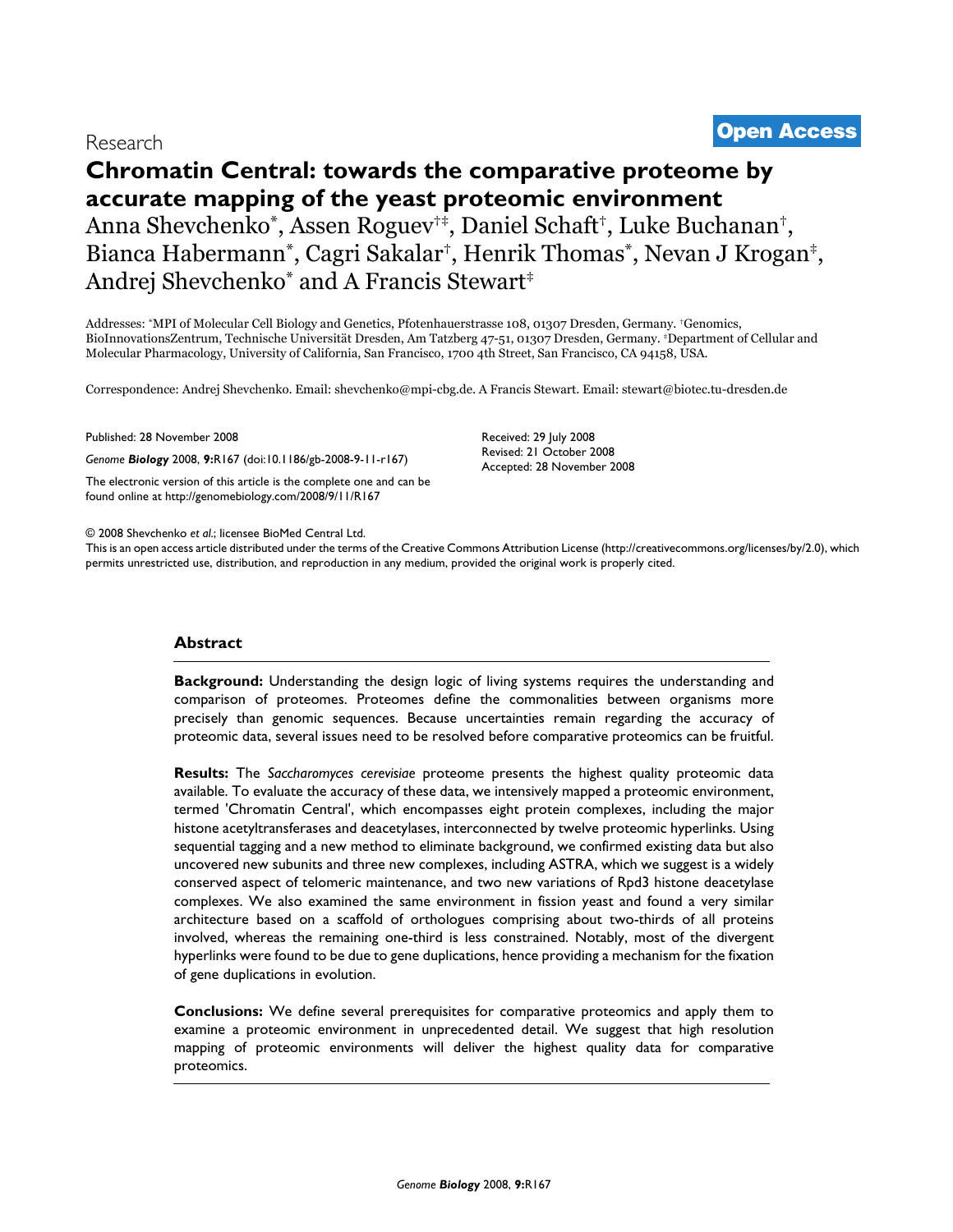# **Background**

Understanding the design logic of living systems is now mainly based on genomics and DNA sequence comparisons. Typically, protein comparisons are evaluated by sequence alignments. However, living systems run programs that are written both as passive information (the genome) and as dynamic, molecular ecologies (the proteome). This dichotomy drives proteomic research because no living system can be solely described by its DNA sequence. Accurate proteomic maps are logically the next dataset required to complement complete genome sequences. However, the generation of reliable proteomic data remains challenging [1-4].

The budding yeast, *Saccharomyces cerevisiae*, has led eukaryotic research in several fields, particularly genomics, reverse genetics, cell biology and proteomics. For proteomic mapping, *S. cerevisiae* has been the main venue for the evaluation of various methodologies, which led to the clear conclusion that biochemical methods based on physiological expression levels deliver the most accurate results. In contrast, bioinformatic, yeast two hybrid and overexpression approaches generate less accurate data that require validation by a different means [1-4].

In contrast to a genome sequence, it is unlikely that a proteomic map can ever be complete because proteomes change in response to alterations of cellular condition. Proteomes include a very large number of post-translational modifications that are inherently variable, as well as protein-protein interactions that vary over a wide range of stabilities. Nevertheless, a proteome is based on a stable core of protein complexes, which can be accurately mapped by biochemical approaches [2]. Hence, an accurate proteomic map will be based on the constellation of stable protein complexes for a given cellular condition. The map then provides a scaffold onto which transient interactions and post-translational modifications can be organized. Thereby, proteomes can be rationalized [5,6].

The quest to understand proteomes has led to the definition of new perspectives and terms, such as a proteomic 'environment', which describes the local relationships within a group of interacting proteins; 'hubs', which is applied to proteins that interact with many other proteins [2]; and 'hyperlinks', which is a term we applied to proteins that are present in more than one stable protein complex [\[7\]](#page-19-0). Similarly, insight into proteomes can be gleaned from comparative proteomics [8]. However, without accurate proteomic maps, these new terms and perspectives, particularly those derived from comparative proteomics, have limited meaning.

To map the budding yeast proteome accurately, methodologies for physiological expression and purification of tagged proteins were developed based on gene targeting with the tandem affinity purification (TAP) tag [9,10]. The high throughput application of these methods by two different groups led to the best proteomic map datasets for any cell, whether prokaryotic or eukaryotic [11,12]. Collins *et al.* consolidated both datasets into one of even higher quality; nevertheless, they recommended more intensely focused data gathering to evaluate accuracy [[13](#page-19-1)].

Here we address the issue of proteomic accuracy by intense exploration of a section of the budding yeast proteome that is related to chromatin regulation. Chromatin is regulated by multiprotein complexes, which dynamically target nucleosomes with a multitude of reversible modifications, such as acetylation, methylation, phosphorylation and ubiquitination (reviewed in [14]). Also, in budding yeast, many of these complexes have been individually isolated and functionally characterized, which provides a rich and detailed source of reference information. Previously, we concluded that greater accuracy can be attained by sequential tagging to reciprocally validate interactions [10,15,16]. Sequential tagging of candidate interactors to map a proteomic environment has also been termed proteomic navigation or SEAM (short for Sequential rounds of Epitope tagging, Affinity isolation and Mass spectrometry). For a low throughput approach, which also permits a more intense focus on individual experiments, sequential tagging will deliver improvements in accuracy.

Several other factors may reduce mapping accuracy. In the *S. cerevisiae* proteome every fourth protein is apparently a proteomic hyperlink [5]. That is, a member of more than one distinct protein complex. Hence, many pull-downs are mixtures of completely or partially co-purified complexes, together with other sub-stoichiometric and pair-wise interactors. Also, sorting out background proteins from genuine interactors remains challenging [5,17-19], especially when proteins are identified by mass spectrometric techniques with enhanced dynamic range, such as liquid chromatography tandem mass spectrometry (LC-MS/MS) or LC matrix-assisted laser desorption/ionization mass spectrometry (MALDI) MS/MS, which produce a large number of confident protein identifications in each pull-down. Furthermore, until recently, mass spectrometric identifications have mostly neglected the quantitative aspect. It was (and, largely, still is) difficult to determine which proteins are *bona fide* members of a tagged complex and, therefore, stoichiometric, and which interactors are sub-stoichiometric. Here we address these issues to develop refinements for improved accuracy of mapping, including working criteria to identify common background proteins and stoichiometric interactors.

Using the sequential strategy and these refinements, we mapped a large proteomic environment that we term 'Chromatin Central' because it includes eight protein complexes interconnected by hyperlinks encompassing the major histone aceytyltransferases and deacetylases in budding yeast. As evidence for mapping accuracy, we made several discoveries, including the identification of new subunits of known complexes and new complexes.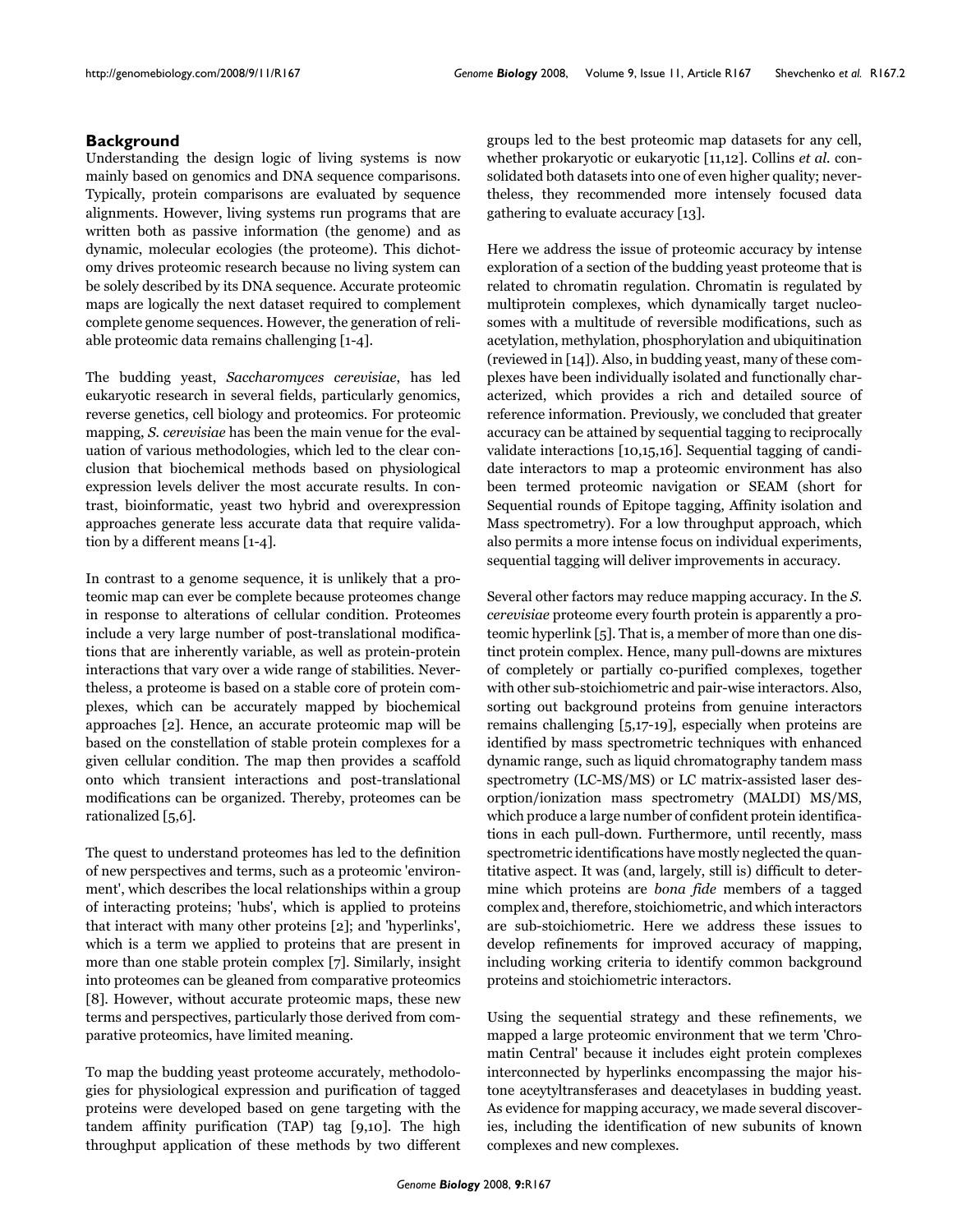To exploit the quality of the map for comparative proteomics, we then explored the same proteomic environment in the distantly related yeast *Schizosaccharomyces pombe*. This enabled a detailed comparison of two highly accurate proteomic environments to shed light on the evolution of proteomic architecture.

# **Results**

# **Establishing a proteomic environment**

Our approach to charting proteomic environments relies upon the sequential use of TAP and mass spectrometry to identify stable protein assemblies. In a typical TAP pull-down experiment, LC-MS/MS analysis identified over 500 proteins containing stoichiometric and transient *bona fide* protein interactors, along with a large number of background proteins of diverse origin and abundance. To dissect the composition of complexes, we employed a layered data mining approach. First, we sorted out common background proteins and then distinguished proteins specifically enriched in the TAP isolation using semi-quantitative estimates of their abundance (Figure 1).

#### *Common background proteins*

A list was established based on background proteins from proteins repetitively found in 20 diverse immunoaffinity purifications (IPs) that were selected from three unrelated projects, this project being one of those three. The other two were based on mitotic cell cycle regulation and vesicle transport. The tagged proteins and their known interactors, as well as ribosomal proteins, were first removed from the 20 primary IP lists. Then, of more than 2,000 proteins identified in these 20 IPs, 119 (Table S1 in Additional data file 1) were defined as common background because they were found at least once in each of the three independent projects. This list of 119 includes proteins with molecular weights ranging from 11 to 250 kDa and expression levels of 100 to 106 molecules per cell [20,21]. Most of these common background proteins were cytoplasmic [21-23], including heat shock, translation factors and abundant housekeeping enzymes. Once these common background proteins were removed from a particular IP list, it was further refined using abundance index (Aindex) filtering.

# *Index of relative abundance*

The absolute amounts of immunoprecipitated protein varies between TAP purifications. However, within a purification, members of a stable protein complex should be isolated in approximately stoichiometric amounts and relatively enriched compared to the other detected proteins. Abundant background proteins are an exception; however, we always removed them from the list at the very beginning of the data processing routine as described above.

To estimate the relative abundance of individual proteins and hence obtain an additional means to distinguish genuine

interactors from background, we used an arbitrary A-index. It was calculated as a ratio of the total number of MS/MS spectra acquired for a given protein (reported as 'matched queries' for each MASCOT hit) to the number of unique peptide sequences they matched. Essentially, the A-index is a relative measure of the amounts of co-isolated proteins from the gel. We applied it as a convenient way to distinguish *bona fide* subunits of the tagged complex from background proteins because they should be relatively enriched, compared to background. In a series of preliminary experiments, we observed that the A-index monotonously increased with increasing amount of loaded proteins from 50 to 800 fmols. When determined for six standard proteins of various molecular weights and properties, the A-index varied within a 50% margin at any given protein loading (Figure S1 in Additional data file 2).

#### *Selecting genuine interactions to determine protein complexes*

Each protein complex was isolated several times within a round of IP experiments that used different baits [10,15,16]. Hence, several independent IPs established the protein complex composition or identified a hyperlink to another protein assembly (Figure S2 in Additional data file 2). In turn, proteins co-purified with a hyperlink and that did not belong to the complex characterized in the current round were selected as baits for the next sequential round. For *S. cerevisiae*, within five IP rounds, 21 out of 26 pull downs from unique baits were successful (for the full list of identified proteins, see Table S2 in Additional data file 1). After the ribosomal proteins were removed, a non-redundant list of proteins identified in all IPs, together with their A-indices, was assembled into a master table containing 1,301 proteins in total (Table S3 in Additional data file 1). Then we removed common background proteins and low abundant proteins whose A-indices were equal to 1 and were identified only once in the total of 21 IPs.

The common background proteins listed in the master table had an average A-index value of 1.4. We noticed that A-indices of more than 90% of background proteins were within 25% of the average, so we employed this empirical threshold to further sort out experiment-specific background. Since genuine interactors were supposed to be enriched in the IPs compared to background proteins, we introduced an arbitrary cut-off of 1.75 for A-indices of genuine protein interactions (Table S3 in Additional data file 1).

Proteins were recognized as stoichiometric core members of complexes if they did not belong to common background, were specifically enriched in corresponding IPs, and, most importantly, were co-isolated with baits within the corresponding round of sequential IPs (Figure 1). Potentially, these criteria might have eliminated some transient (yet genuine) interactors; however, we placed our priorities upon accuracy. Although the chosen 25% margin might look arbitrary, the entire approach was validated by a good concordance of the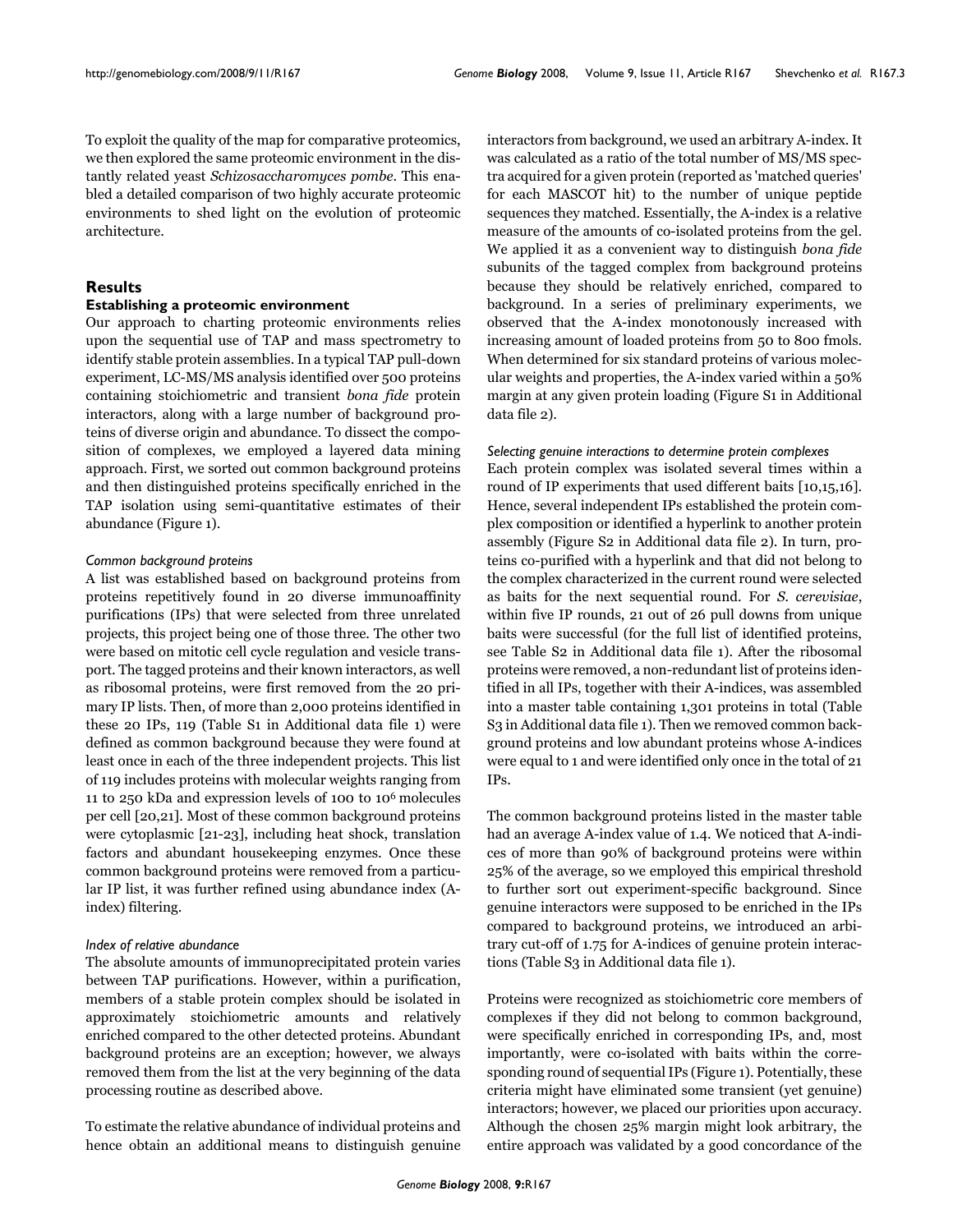

#### **Figure 1**

Data processing workflow. The primary dataset is a complete list of proteins identified in IP experiments that were used to map the Chromatin Central proteomic environment in any of the two yeasts. After removal of ribosomal proteins, all hits together with their A-indices were compiled into a nonredundant master table and grouped according to IP rounds. To accurately determine the scaffold protein complexes, we further removed from the master table proteins having A-index = 1 that were identified only in one IP experiment and common background proteins. Using the average A-index of background proteins as a selection threshold, the remaining proteins were sorted into two large groups: proteins enriched in corresponding IP experiments and proteins whose abundance remained at the background level. Proteins in the first group were considered as genuine interactors and were assigned to complexes, assuming IP experiments in which they were identified. From the second group, only proteins that were validated by a reciprocal IP experiment were assigned to the corresponding complexes.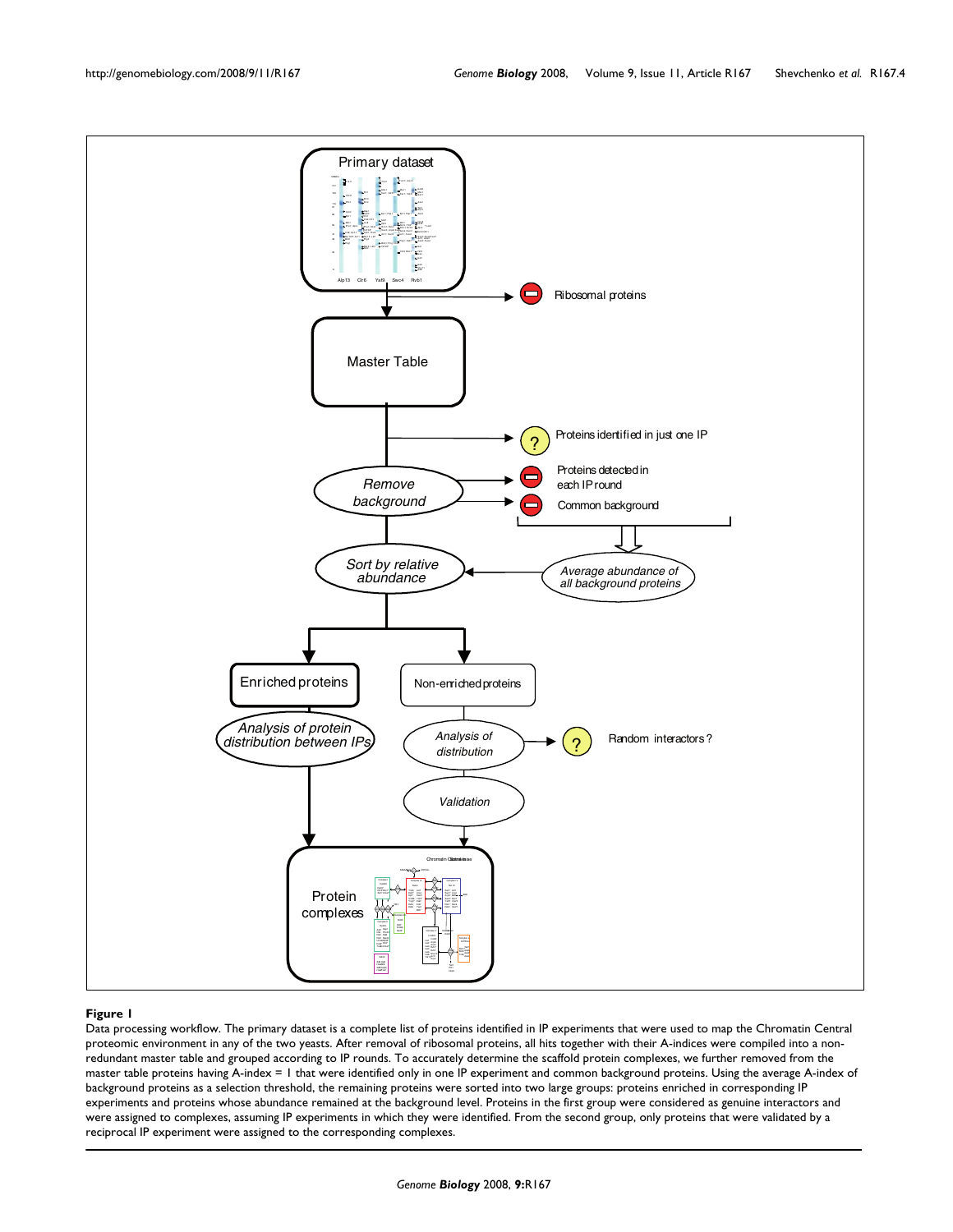composition of protein complexes in *S. cerevisiae* Chromatin Central with the published evidence, as described below.

# **Chromatin Central in** *S. cerevisiae*

From 1,301 unique open reading frames (ORFs) in the master table, only 63 proteins (less than 5% of all identified proteins) matched the above selection criteria, comprising 9 stable protein complexes connected by 12 proteomic hyperlinks. Three out of these nine (ASTRA (for ASsembly of Tel, Rvb and Atmlike kinase), Snt2C and Sc\_Rpd-LE (for Rpd3L expanded with Set3C core); Figure 2) are reported here for the first time, whereas the other six (complexes I-VI) have been characterized previously (note that the prefixes Sc\_ and Sp\_ refer to proteins from *S. cerevisiae* and *S. pombe*, respectively; the suffix 'C' always refers to the protein complex).

Chromatin Central comprised four distinct protein assemblies, including: the histone deacetylase Rpd3p (Sc\_Rpd3S, Sc\_Rpd3L [24,25], Sc\_Rpd-LE and Sc\_Snt2C); at least two histone acetyltransferase complexes, Sc\_NuA4 [26] and SAGA/SLIK [27]; and two ATP-dependent chromatin remodeling complexes, Sc\_Swr1C and Sc\_Ino80C [28,29]. The compositions of the individual protein complexes (Tables [1](#page-5-0), [2,](#page-6-0) [3](#page-8-0), [4,](#page-9-0) [5](#page-9-1)) were compared with previous reports. Surprisingly, we found some discrepancies with data from the best proteome maps even though they were also obtained by TAP tagging [11,12]. In contrast, our results agree with several publications describing the biochemical and functional characterization of the individual complexes. In particular, complexes I, V and VI are identical to the previously reported Sc\_Rpd<sub>3</sub>S, Sc\_Swr1C and Sc\_INO80C, respectively [24,25,28,29].

In addition to the 12 known members of Sc\_Rpd3L (complex II) [24,25], we identified 2 novel subunits, including the 72 kDa protein Sc\_Dot6p (ORF name YER088C) and its 59 kDa homolog Sc\_Tod6p (Twin of the Dot6; ORF name YBL054W). Their sequences share 31% identity; 46% similarity and both possess the chromatin specific SANT domain [30]. Furthermore, the involvement of Sc Dot6 in the regula-



#### Figure 2

Chromatin Central proteomic environment in *S. cerevisiae*. Individual protein complexes are boxed; TAP-tagged subunits are indicated with asterisks. The proteomic hyperlinks (proteins shared between the individual complexes) are shown between the complexes in grey diamonds. The hyperlink from Tra1 to the SAGA/SLIK complex is designated with a dashed line/filled arrow because it was not identified in this work, but inferred from published evidence. Gene names designated with a minus (-) symbol indicate that their TAP tagging/immunoaffinity purification failed. Several relatively abundant (A-index > 1.75) pair-wise interactors, also identified in proteome-wide screens [101,102], are mapped onto the scheme (dashed line/unfilled arrow). Set3C complex was previously characterized by TAP-tagging method in [10].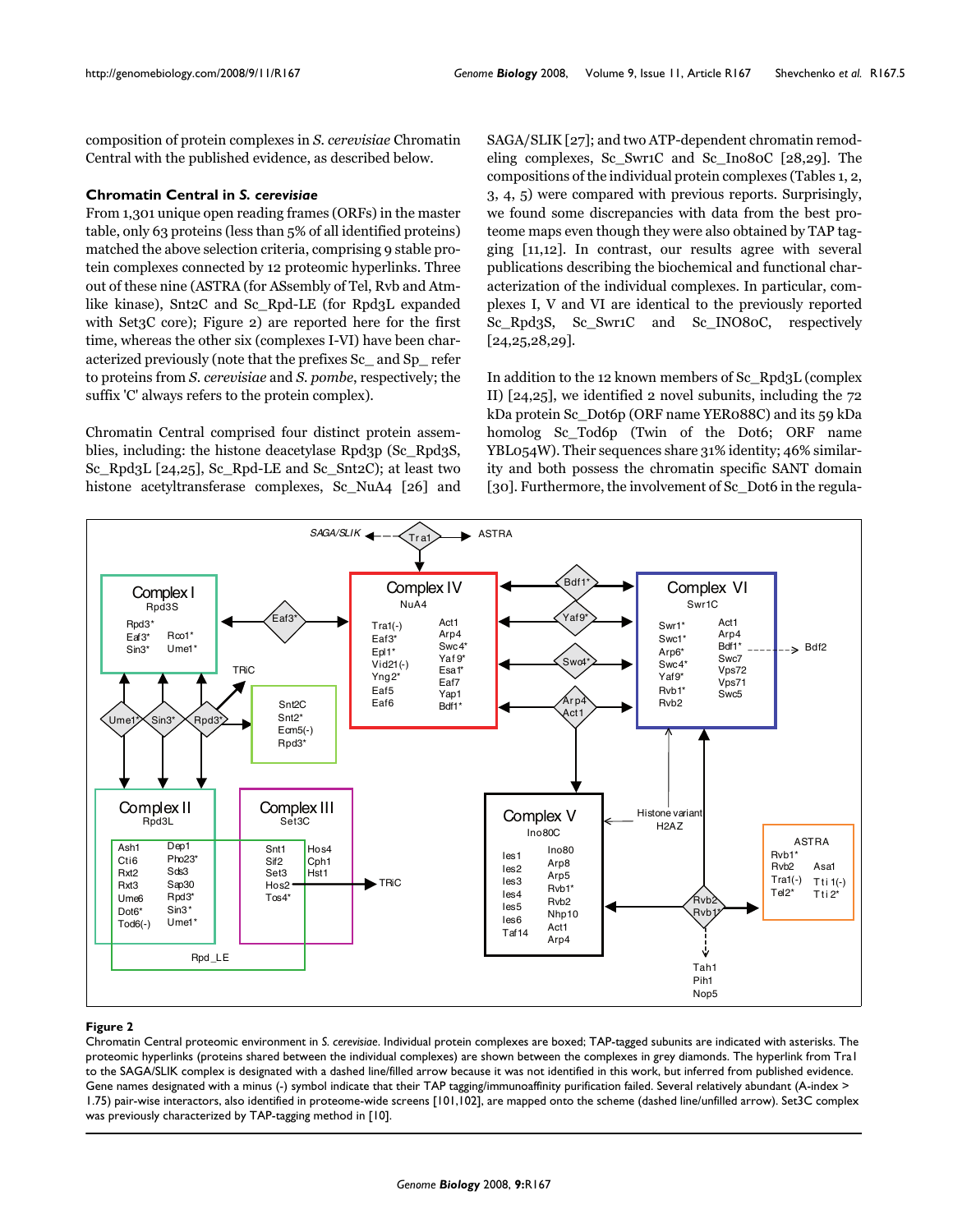<span id="page-5-0"></span>

|                    | S. cerevisiae  |          |                    | S. pombe           |          | Sequence comparison     |                                  |  |  |
|--------------------|----------------|----------|--------------------|--------------------|----------|-------------------------|----------------------------------|--|--|
| Gene name          | <b>ORF</b>     | MW (kDa) | Gene name          | <b>ORF</b>         | MW (kDa) | Identity/similarity (%) | Orthologue                       |  |  |
| <b>TRAI</b>        | YHR099W        | 433      | TRA <sub>2</sub>   | SPACIF5.IIc        | 420      | 33/53                   | Gene duplication                 |  |  |
| VID <sub>2</sub> 1 | YDR359C        | 112      | VID <sub>2</sub> 1 | SPCC1795.08c       | 112      | 23/40                   |                                  |  |  |
| <b>EPLI</b>        | YFL024C        | 97       | EPL I              | SPCC830.05c        | 65       | 36/51                   |                                  |  |  |
| ARP4               | Y L081C        | 55       | ALP5               | SPBP23A10.08       | 49       | 35/51                   |                                  |  |  |
| SWC4               | <b>YGR002C</b> | 55       | SWC4               | SPAC9G1.13c        | 47       | 30/44                   |                                  |  |  |
| ESA I              | YOR244W        | 52       | <b>MSTI</b>        | SPAC637.12c        | 54       | 56/71                   |                                  |  |  |
| YAF9               | YNL107W        | 26       | YAF9               | <b>SPAC17G8.07</b> | 25       | 45/64                   |                                  |  |  |
| ACTI               | YFL039C        | 42       | <b>ACTI</b>        | SPBC32H8.12c       | 42       | 90/97                   |                                  |  |  |
| EAF3               | YPR023C        | 45       | ALP <sub>13</sub>  | SPAC23H4.12        | 39       | 32/47                   |                                  |  |  |
| YNG <sub>2</sub>   | YHR090C        | 32       | <b>PNGI</b>        | SPAC3G9.08         | 31       | 32/53                   |                                  |  |  |
| EAF7               | YNL136W        | 49       | EAF7               | SPBC16A3.19        | 31       | 22/43                   |                                  |  |  |
| <b>YAPI</b>        | YML007W        | 72       | <b>PAPI</b>        | SPAC1783.07c       | 62       | 26/41                   |                                  |  |  |
| EAF5               | YEL018W        | 32       |                    |                    |          |                         | No orthologues in S. pombe       |  |  |
| EAF6               | <b>Y R082C</b> | 13       |                    |                    |          |                         | Predicted orthologue SPAC6F6.09  |  |  |
| <b>BDFI</b>        | <b>YLR399C</b> | 77       |                    |                    |          |                         | Predicted orthologue SPCC1450.02 |  |  |
|                    |                |          | <b>BDC1</b>        | SPBC21D10.10       | 34       |                         | No orthologues in S. cerevisiae  |  |  |

**Members of NuA4 histone acetylase complexes in the Chromatin Central proteomic environment**

tion of telomere silencing has been indicated [31].

In addition to the 14 known members of Sc\_NuA4 (complex IV) [26,32], another new protein, the 72 kDa Sc\_Yap1p (ORF name YML007W), which is a member of a family of fungal specific transcriptional activators, was identified as a subunit. Within Sc\_Set<sub>3</sub>C (complex III) [10] we also identified a new member, the 55 kDa protein Sc\_Tos4p (ORF name YLR183C). It is a putative transcription factor of the forkhead family. Tagging Sc\_Tos4p pulled down the entire Sc\_Set3C, except for the hyperlink Sc\_Hst1p [5] (also, see Figure S2 in Additional data file 2 and Table S2 in Additional data file 1).

We identified 12 proteomic hyperlinks in Chromatin Central (Figure 2). One of these proteins, the 422 kDa Sc\_Tra1p (ORF name YHR099W) is a core member of Sc\_NuA4 and SAGA/ SLIK [27], effectively also hyperlinking these two acetyltransferase complexes into Chromatin Central. Our attempts to TAP-tag Sc\_Tra1p failed. However, Sc\_Tra1p was co-purified when other Sc\_NuA4 and also ASTRA subunits were sequentially tagged (Figure 2; also see Figure S2 in Additional data file 2 and Table S2 in Additional data file 1).

Notably, core-subunits of the histone deacetylase complex Sc\_Set3C [10] were co-purified in sub-stoichiometric amounts with subunits of the Sc\_Rpd3L complex (Table S2 in Additional data file 1). Sc\_Set3C and Sc\_Rpd3L complexes regulate overlapping target genes [33-35] and synthetic lethal screens have revealed genetic links between components of these complexes [36].

Altogether, the composition of individual complexes in Chromatin Central accords well with the published biochemical evidence. Furthermore, the sequential tagging approach revealed four novel subunits in three previously characterized complexes as well as three novel protein assemblies.

# **Chromatin Central in** *S. pombe*

We next asked if the Chromatin Central environment is conserved between the distantly related fungi *S. cerevisiae* and *S. pombe*. In contrast to *S. cerevisiae*, no systematic biochemical isolation of protein complexes has yet been performed in *S. pombe*; however, complexes can be isolated with essentially the same TAP methodology with a similar success rate [\[7,](#page-19-0)37]. We exploited the architecture of Chromatin Central in *S. cerevisiae* to choose strategic baits for the work in *S. pombe*. The closest homologues of six *S. cerevisiae* hyperlinks (products of *CLR6*, *ALP13*, *YAF9*, *SWC4*, *RVB1*, *TRA1* and *TRA2* genes) were subjected to TAP tagging and immunoaffinity isolation, followed by mass spectrometric identification of corresponding interactors (Figure 3). For accuracy, we also isolated complexes associated with three more conserved subunits, encoded by *PNG2*, *SWC2* and *IES6*. Thus, the characterization of each complex relied upon at least two independent TAP purifications targeting different baits.

As in the *S. cerevisiae* experiments, the identified proteins, together with their A-indices, were combined into a master table (Tables S2 and S4 in Additional data file 1). We also compiled a list of 250 common background proteins for *S. pombe* in the same way as we did for *S. cerevisiae* (Table S1 in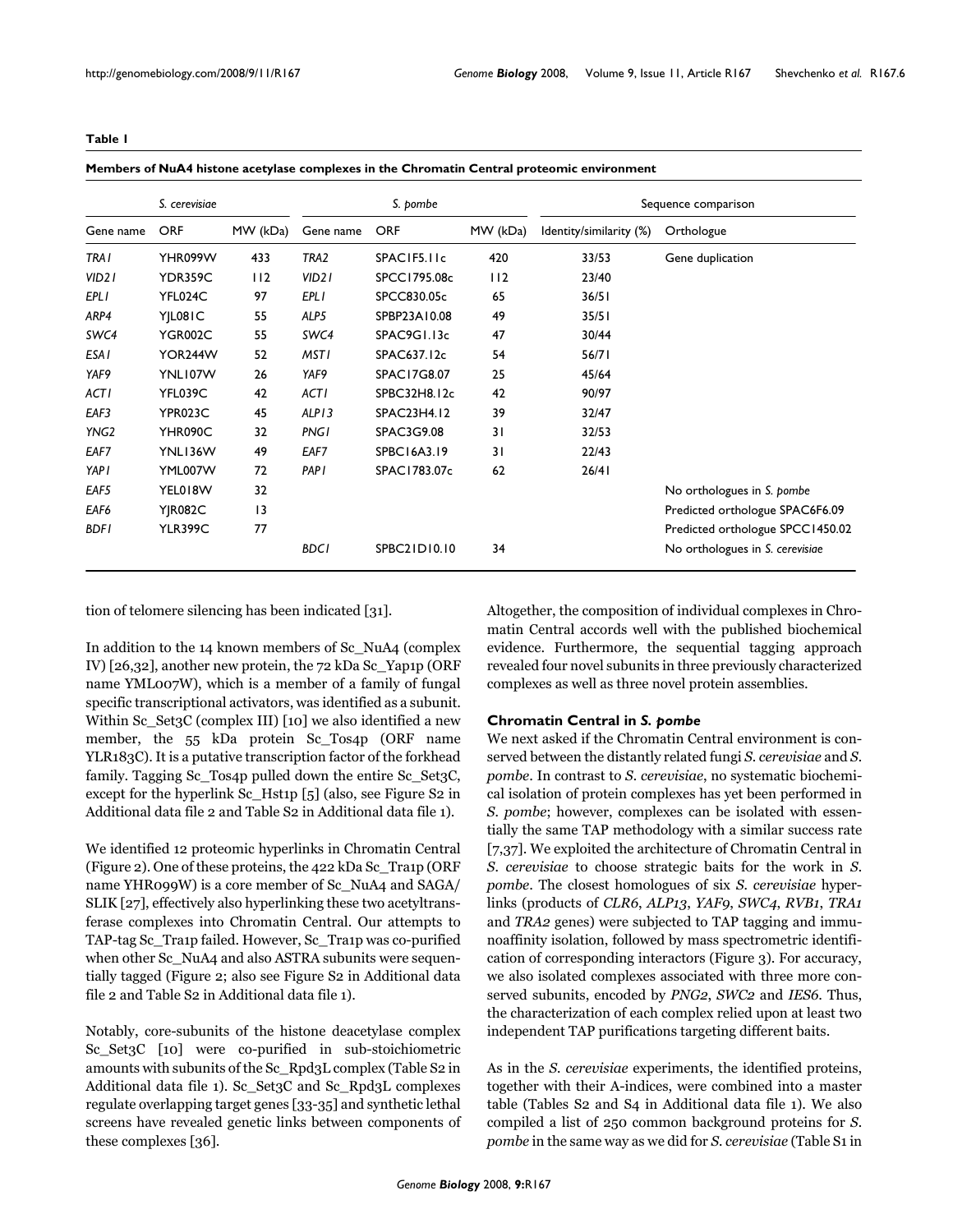# <span id="page-6-0"></span>**Table 2**

# **Members of histone deacetylase complexes of the Chromatin Central proteomic environments**

|              | S. cerevisiae     |                |          |                   | S. pombe           |          | Sequence comparison     |                                                     |  |
|--------------|-------------------|----------------|----------|-------------------|--------------------|----------|-------------------------|-----------------------------------------------------|--|
|              | Gene name         | <b>ORF</b>     | MW (kDa) | Gene name         | ORF                | MW (kDa) | Identity/similarity (%) | Orthologue                                          |  |
| Rpd3S/Clr6S  | RPD3              | <b>YNL330C</b> | 49       | CLR6              | SPBC36.05C         | 46       | 67/82                   |                                                     |  |
| complexes    | SIN3              | YOL004W        | 175      | PST <sub>2</sub>  | SPAC23C11.15       | 125      | 24/41                   | Gene duplication                                    |  |
|              | <b>RCOI</b>       | YMR075W        | 79       | CPH <sub>2</sub>  | SPAC2F7.07c        | 69       | 26/44                   |                                                     |  |
|              | <b>RCO1</b>       | YMR075W        | 79       | <b>CPH1</b>       | SPAC16C9.05        | 45       | 25/42                   | Gene duplication                                    |  |
|              | EAF3              | YPR023C        | 45       | ALP <sub>13</sub> | SPAC23H4.12        | 39       | 32/47                   |                                                     |  |
|              | <b>UMEI</b>       | YPL139C        | 51       |                   |                    |          |                         | Functional<br>orthologue of prwl                    |  |
|              |                   |                |          | <b>PRW1</b>       | SPAC29A4.18        | 48       |                         | Functional<br>orthologue of umel                    |  |
| Rpd3L/Clr6L  | RPD3              | <b>YNL330C</b> | 49       | CLR6              | SPBC36.05C         | 46       | 67/82                   |                                                     |  |
| complexes    | SIN3              | YOL004W        | 175      | <b>PST1</b>       | SPBC12C2.10C       | 7        | 32/49                   |                                                     |  |
|              | SIN3              | YOL004W        | 175      | PST3              | SPBC1734.16C       | 133      | 27/44                   | Gene duplication                                    |  |
|              | CTI6              | YPLI8IW        | 57       | CTI6              | SPBC1685.08        | 46       | 28/44                   |                                                     |  |
|              | PHO <sub>23</sub> | YNL097C        | 37       | PNG <sub>2</sub>  | SPBC1709.11c       | 35       | 29/45                   |                                                     |  |
|              | RXT3              | YDL076C        | 34       | RXT3              | SPCC1259.07        | 39       | 28/40                   |                                                     |  |
|              | RXT <sub>2</sub>  | YBR095C        | 49       | RXT <sub>2</sub>  | SPBC428.06c        | 27       |                         | Figure S3                                           |  |
|              | SDS3              | YIL084C        | 38       | SDS3              | SPAC25B8.02        | 31       |                         |                                                     |  |
|              | <b>DEPI</b>       | YAL013W        | 48       | DEP I             | SPBC21C3.02c       | 55       |                         | Figure S3                                           |  |
|              | SAP30             | YMR263W        | 23       |                   |                    |          |                         | No orthologues in S.<br>pombe                       |  |
|              | UME6              | <b>YDR207C</b> | 91       |                   |                    |          |                         | No orthologues in S.<br>pombe                       |  |
|              | DOT <sub>6</sub>  | YER088C        | 72       |                   |                    |          |                         | No orthologues in S.<br>pombe                       |  |
|              | TOD6              | YBL054W        | 59       |                   |                    |          |                         | No orthologues in S.<br>pombe                       |  |
|              | <b>ASHI</b>       | YKL185W        | 66       |                   |                    |          |                         | No orthologues in S.<br>pombe                       |  |
|              | <b>UMEI</b>       | YPL139C        | 51       |                   |                    |          |                         | Functional<br>orthologue of prwl                    |  |
|              |                   |                |          | <b>PRW1</b>       | <b>SPAC29A4.18</b> | 48       |                         | Functional<br>orthologue of umel                    |  |
|              |                   |                |          | LAFI              | SPAC14C4.12c       | 34       |                         | Predicted<br>orthologues<br>YAL034C* and<br>YOR338W |  |
|              |                   |                |          | LAF2              | SPCC1682.13        | 31       |                         | Predicted<br>orthologues<br>YAL034C* and<br>YOR338W |  |
| Snt2 complex | SNT <sub>2</sub>  | YGLI3IC        | 163      |                   |                    |          |                         | Predicted orthologue<br>SPAC3H1.12c                 |  |
|              | ECM5              | YMR176W        | 163      |                   |                    |          |                         | No orthologues in S.<br>pombe                       |  |
|              | RPD3              | <b>YNL330C</b> | 49       |                   |                    |          |                         | SPBC36.05c                                          |  |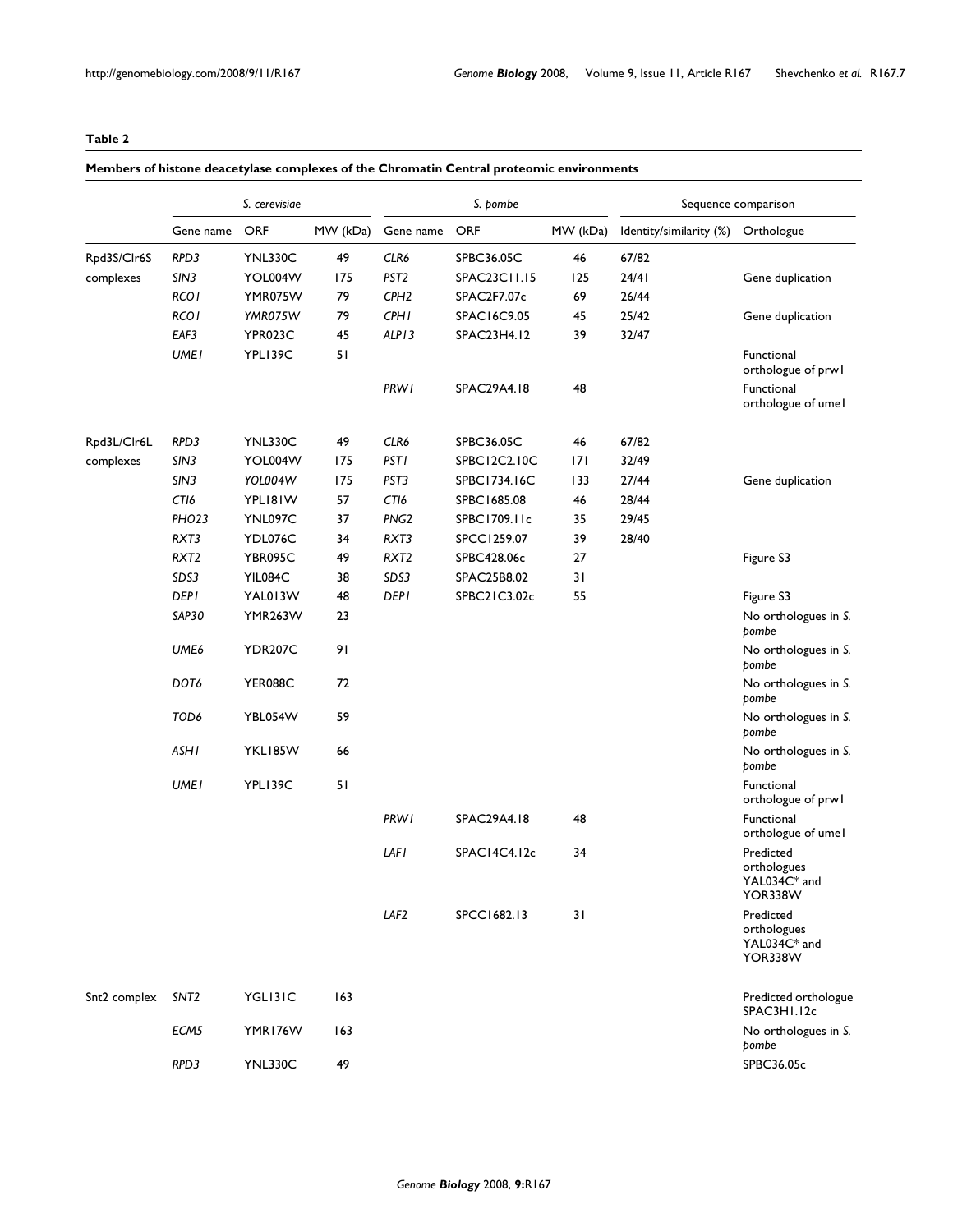| Members of histone deacetylase complexes of the Chromatin Central proteomic environments |                  |                |     |                  |               |    |       |                                       |  |  |
|------------------------------------------------------------------------------------------|------------------|----------------|-----|------------------|---------------|----|-------|---------------------------------------|--|--|
| Set3 Complex                                                                             | <b>SNTI</b>      | YCR033W        | 138 | <b>SNTI</b>      | SPAC22E12.19  | 75 | 25/44 |                                       |  |  |
|                                                                                          | HOS <sub>2</sub> | YGL194C        | 51  | <b>HDAI</b>      | SPAC3G9.07c   | 49 | 59/76 |                                       |  |  |
|                                                                                          | SIF <sub>2</sub> | YBR103W        | 59  | HIF <sub>2</sub> | SPCC1235.09   | 63 | 22/41 |                                       |  |  |
|                                                                                          | SET <sub>3</sub> | <b>YKR029C</b> | 85  | SET <sub>3</sub> | SPAC22E12.11c | 95 | 24/42 |                                       |  |  |
|                                                                                          | HOS4             | YILI 12W       | 124 |                  |               |    |       | No orthologues in S.<br>pombe         |  |  |
|                                                                                          | <b>CPHI</b>      | YDR155C        | 17  |                  |               |    |       | Predicted orthologue<br>SPBC28F2.03*  |  |  |
|                                                                                          | <b>HSTI</b>      | YOL068C        | 58  |                  |               |    |       | Predicted orthologue<br>SPBC16D10.07c |  |  |
|                                                                                          | TOS4             | YLR183C        | 55  |                  |               |    |       | Predicted orthologue<br>SPAP14E8.02   |  |  |

#### **Table 2** *(Continued)*

\*Detected with related bait(s) as a minor component (Table S4 in Additional data file 1).

Additional data file 1). Interestingly, the average A-index of common background proteins was almost identical in both yeasts (1.3 and 1.4 in the fission and budding yeasts, respectively), and, therefore, we used the same conservative threshold of 1.75 to define stoichiometric interactors.

Chromatin Central shows a very similar architecture in both yeasts (Figures 2 and 4). To assess the similarities more closely, we focused on orthologues, recognized by overall sequence similarity (best hits in forward and reciprocal BLAST searches) and similar composition of structural domains (Tables [1](#page-5-0), [2](#page-6-0), [3](#page-8-0), [4](#page-9-0), [5](#page-9-1)). Altogether, in both Chromatin Central environments we identified 47 pairs of confident orthologues and six pairs with marginal confidence (Figure S3 in Additional data file 2) out of a total of 139 proteins. For other *S. cerevisiae* and *S. pombe* proteins, BLAST searches identified no clear orthologous pairs (Tables [1](#page-5-0), [2](#page-6-0), [3,](#page-8-0) [4](#page-9-0)), although some of them might be functional orthologues (such as Sc\_Ume1p and Sp\_Prw1p).

More than half the subunits of Sc\_Rpd3S and Sc\_Rpd3L (complexes I and II) are orthologous to the members of corresponding *S. pombe* complexes Sp\_Clr6S and Sp\_Clr6L; however, we reveal (Figure 4 and Table [2](#page-6-0)) further similarities than previously documented [38]. In addition to the previously reported subunits, we identified Sp\_Cti6p, Sp\_Rxt2p, Sp\_Rxt3p, Sp\_Dep1p and Sp\_Pst3p. Our study also revealed that Sp\_Clr6L, like Rpd3L in the budding yeast, is hyperlinked to the NuA4 histone acetyltransferase complex via an MRG-family protein, Sp\_Alp13p.

Complex IV (Sp\_NuA4) comprises orthologues of the 12 core members of the Sc\_NuA4 complex, including its catalytic subunit Sp\_Mst1p (ORF name SPAC637.12c) [39-41] (Table [1](#page-5-0)). Complexes V and VI include the closest homologues of the *S. cerevisiae* ATP-dependent helicases Sc\_Swr1p and Sc\_Ino80p (ORF names SPAC11E3.01c and SPAC29B12.01, respectively), together with 20 subunits orthologous to members of Sc\_Swr1C and Sc\_Ino80C (Table [3\)](#page-8-0). The corresponding chromatin remodeling complexes in *S. cerevisiae* catalyze replacement of histone H2A with its variant Htz1p [29,42,43]. Complexes V and VI in the fission yeast both associate with Sp\_Pht1p, which is the *S. pombe* orthologue of Sc\_Htz1p (Table S2 in Additional data file 1). Therefore, it is likely that these *S. pombe* complexes (now called Sp\_Swr1C and Sp\_Ino80C) are also H2A.z chaperones.

Interestingly, while characterizing the composition of Sp\_Ino80C, we identified a 17 kDa core subunit, whose gene has not been annotated as an ORF in the *S. pombe* genome (Figure S4 in Additional data file 2). The protein has no homologues within the *Saccharomyces* genus, yet possesses some remote similarity to a non-annotated genomic region in *Schizosaccharomyces japonicus*. We call this newly discovered *S. pombe* gene, *IEC5* short for (*Ino Eighty Complex subunit 5* [GenBank[:FJ493251](http://www.ncbi.nih.gov/entrez/query.fcgi?db=Nucleotide&cmd=search&term=FJ493251)]).

Complex VI, ASTRA, is the same as the orthologous complex in *S. cerevisiae* except that the *S. pombe* genome encodes for two Tra1 homologues and only one, Tra1, is present in ASTRA (Table [4\)](#page-9-0). The other, Tra2, is a subunit of Sp\_NuA4 and presumably the *S. pombe* SAGA/SLIK complexes. In *S. cerevisiae*, the single Tra1 was found in all three complexes.

As we observed in *S. cerevisiae* for Sc\_Rpd3L, some Sp\_Set3C subunits co-purified in sub-stoichiometric amounts with Sp\_Clr6L and vice versa, when Sp\_Set3p was used as bait (Table S2 in Additional data file 1). Notably, the three subunits (Sp\_Snt1p, Sp\_Hif2p, and Sp\_Set3p) isolated together with Clr6L are the orthologues of the three (Sc\_Snt2, Sc\_Sif2, and Sc\_Set3) isolated with Rpd3L. However, in contrast to the Sc\_Set3C complex, which consists of eight subunits, the Sp\_Set3C complex contains only four proteins (Table [2\)](#page-6-0).

In a few instances we identified proteins with domains that are not present in the corresponding orthologous complexes in the other yeast, including Sp\_Msc1p (ORF name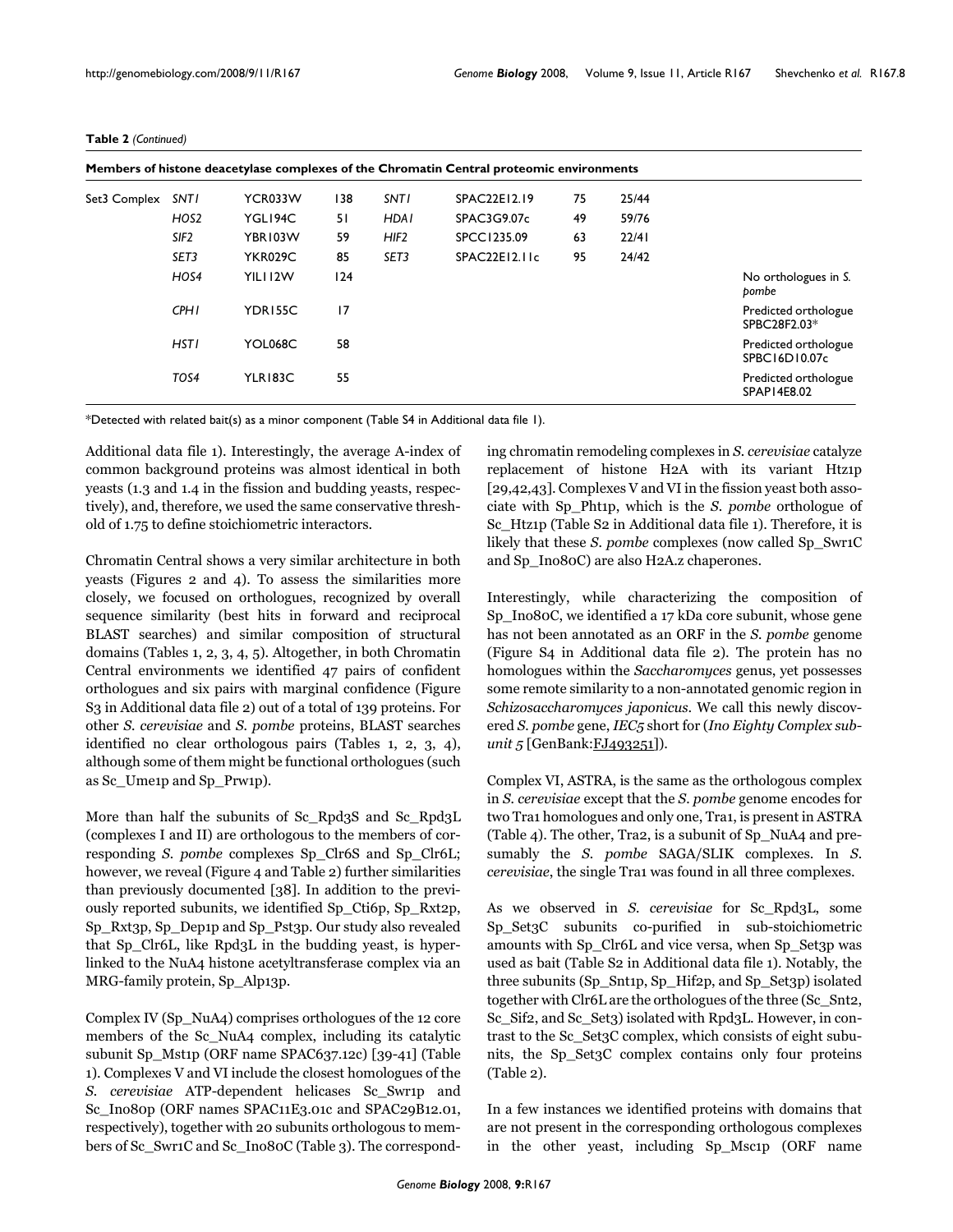<span id="page-8-0"></span>**Table 3**

|              |                  | S. cerevisiae  |          |                  | S. pombe                            |          |                         | Sequence comparison                                       |
|--------------|------------------|----------------|----------|------------------|-------------------------------------|----------|-------------------------|-----------------------------------------------------------|
|              | Gene name        | <b>ORF</b>     | MW (kDa) | Gene name        | <b>ORF</b>                          | MW (kDa) | Identity/similarity (%) | Orthologue                                                |
| Swrl         | SWR1             | YDR334W        | 174      | <b>SWRI</b>      | SPACI IE3.01c                       | 149      | 43/60                   |                                                           |
| complex      | SWC2             | YDR485C        | 90       | SWC <sub>2</sub> | SPBP35G2.13C                        | 36       | 24/45                   |                                                           |
|              | <b>BDFI</b>      | <b>YLR399C</b> | 77       | <b>BDFI</b>      | SPCC1450.02                         | 65       | 30/50                   |                                                           |
|              | SWC4             | <b>YGR002C</b> | 55       | SWC4             | SPAC9G1.13c                         | 47       | 30/44                   |                                                           |
|              | ARP4             | YJL08IC        | 53       | ALP5             | SPBP23A10.08                        | 49       | 35/51                   |                                                           |
|              | RVB1             | YDR190C        | 50       | <b>RVBI</b>      | SPAPB8E5.09                         | 50       | 70/84                   |                                                           |
|              | RVB <sub>2</sub> | YPL235W        | 51       | RVB <sub>2</sub> | SPBC83.08                           | 51       | 70/86                   |                                                           |
|              | ARP6             | <b>YLR085C</b> | 50       | ARP6             | SPCC550.12                          | 45       | 32/50                   |                                                           |
|              | SWC5             | YBR231C        | 34       | SWC5             | SPCC576.13                          | 25       | 25/49                   |                                                           |
|              | VPS71            | YML041C        | 30       | VPS71            | SPBC29A3.05                         | 16       | 30/45                   |                                                           |
|              | YAF9             | YNL107W        | 26       | YAF9             | SPAC17G8.07                         | 25       | 45/64                   |                                                           |
|              | <b>ACTI</b>      | YFL039C        | 42       | ACTI             | SPBC32H8.12c                        | 42       | 90/97                   |                                                           |
|              | <b>HTZI</b>      | YOL012C        | 4        | PHTI             | SPBC11B10.10c                       | 19       | 70/81                   |                                                           |
|              | SWC3             | YAL01 Iw       | 73       | SWC3             | SPAC4H3.02c                         | 45       |                         | Figure S3                                                 |
|              | SWC7             | <b>YLR385c</b> | 15       |                  |                                     |          |                         | No orthologues in S.<br>pombe                             |
|              |                  |                |          | <b>MSCI</b>      | SPAC343.11c                         | 180      |                         | No orthologues in S.<br>cerevisiae                        |
| <b>INO80</b> | <b>INO80</b>     | YGL150C        | 171      | <b>INO80</b>     | SPAC29B12.01                        | 183      | 45/60                   |                                                           |
| complex      | ARP8             | YOR141C        | 100      | ARP8             | SPAC664.02c                         | 70       | 29/48                   |                                                           |
|              | ARP5             | YNL059C        | 88       | ARP5             | SPBC365.10                          | 82       | 39/61                   |                                                           |
|              | RVB I            | YDR190C        | 50       | <b>RVBI</b>      | SPAPB8E5.09                         | 50       | 70/84                   |                                                           |
|              | RVB <sub>2</sub> | YPL235W        | 51       | RVB2             | SPBC83.08                           | 51       | 70/86                   |                                                           |
|              | ARP4             | YJL08IC        | 53       | ALP5             | SPBP23A10.08                        | 49       | 35/51                   |                                                           |
|              | <b>HTZI</b>      | YOL012C        | 4        | <b>PHTI</b>      | SPBC11B10.10c                       | 19       | 70/81                   |                                                           |
|              | IES6             | YEL044W        | 9        | IES6             | SPAC222.04c                         | 13       | 40/55                   |                                                           |
|              | IES2             | YNL215W        | 36       | IES2             | SPAC6B12.05c                        | 34       |                         | Figure S3                                                 |
|              | IES4             | YOR189W        | 3        | IES4             | SPAC23G3.04                         | 21       |                         | Figure S3                                                 |
|              | <b>ACTI</b>      | YFL039C        | 42       | ACTI             | SPBC32H8.12c                        | 42       | 90/97                   |                                                           |
|              | TAF14            | YPL129w        | 27       |                  |                                     |          |                         | Predicted orthologue<br>SPAC22H12.02*                     |
|              | <b>IESI</b>      | YFL013C        | 79       |                  |                                     |          |                         | No orthologues in S.<br>pombe                             |
|              | IES3             | YLR052W        | 28       |                  |                                     |          |                         | No orthologues in S.<br>pombe                             |
|              | IES5             | YER092W        | 14       |                  |                                     |          |                         | No orthologues in S.<br>pombe                             |
|              | NHP10            | YDL002C        | 24       |                  |                                     |          |                         | Predicted orthologues<br>SPBC28F2.11 and<br>SPAC57A10.09c |
|              |                  |                |          | <b>NHTI</b>      | SPAC10F6.08c                        | 38       |                         | No orthologues in S.<br>cerevisiae                        |
|              |                  |                |          | <b>IECI</b>      | SPAC144.02                          | 28       |                         | No orthologues in S.<br>cerevisiae                        |
|              |                  |                |          | IEC3             | SPCC1259.04                         | 18       |                         | No orthologues in S.<br>cerevisiae                        |
|              |                  |                |          | IEC5             | New sequence,<br>[GenBank: [493251] | 17       |                         | No orthologues in S.<br>cerevisiae                        |

\*Detected with related bait(s) as a minor component (Table S4 in Additional data file 1).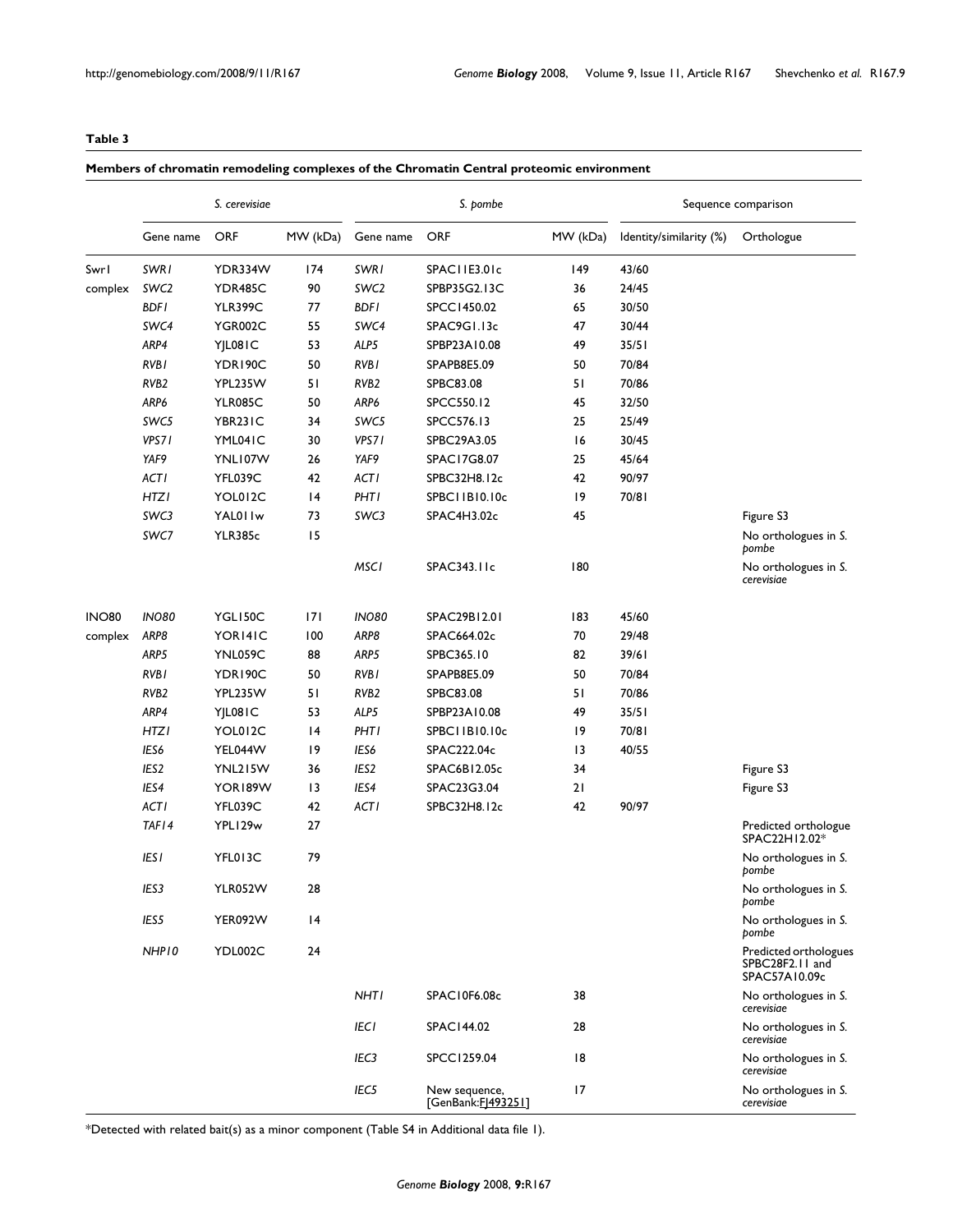| S. cerevisiae    |                |          |                  | S. bombe     | Sequence comparison |                         |            |
|------------------|----------------|----------|------------------|--------------|---------------------|-------------------------|------------|
| Gene name        | <b>ORF</b>     | MW (kDa) | Gene name        | <b>ORF</b>   | MW (kDa)            | Identity/similarity (%) | Orthologue |
| <b>TRAI</b>      | YHR099W        | 433      | <b>TRAI</b>      | SPBP16F5.03c | 422                 | 34/54                   |            |
| TTII             | YKL033W        | l 19     | TTII             | SPCC622.13c  | 125                 | 21/41                   |            |
| TEL <sub>2</sub> | YGR099W        | 79       | TEL <sub>2</sub> | SPAC458.03   | 99                  | 23/43                   |            |
| RVB <sub>I</sub> | YDR190C        | 50       | RVB <sub>I</sub> | SPAPB8E5.09  | 50                  | 70/84                   |            |
| RVB <sub>2</sub> | YPL235W        | 51       | RV <sub>B2</sub> | SPBC83.08    | 51                  | 70/86                   |            |
| TTI <sub>2</sub> | <b>YIR136C</b> | 49       | TTI <sub>2</sub> | SPBC1604.17c | 53                  | 23/46                   |            |
| ASA I            | YPR085c        | 51       | ASA I            | SPAC1006.02  | 41                  |                         | Figure S3  |

#### <span id="page-9-0"></span>**Table 4**

SPAC343.11c), which is a member of the Sp\_Swr1C complex. The function of this protein is not known, although Ahmed *et* al. [44] suggested that Msc1 is involved in chromatin regulation and DNA damage response. Msc1 contains a remarkable composition of domains, including three PHD fingers [45], PLU-1 [46], zf-C5HC2, JmjC and JmjN [47]. It was recently shown that the Msc1 PHD fingers act as an E3 ubiquitin ligase [48], while in other proteins the JmjC domain mediates histone demethylation [49]. None of the Sc\_Swr1C subunits possess these domains or appears to be remotely similar to Sp\_Msc1 (Table S5 in Additional data file 2).

We identified nine hyperlinks within Chromatin Central in *S. pombe*, all of which are orthologues to corresponding proteins in the budding yeast. As our attempts to purify TRA2 failed (as they did in *S. cerevisiae*), it remains unclear if, similar to the budding yeast, this protein is also shared between Sp\_NuA4 and an assembly orthologous to SAGA/SLIK [50].

# **Independent validation of functional relationships within Set3C and Swr1C complexes**

We independently validated some of the novel proteomics

#### <span id="page-9-1"></span>**Table 5**

#### **Other members of the Chromatin Central proteomic environment**

|                                                   | S. cerevisiae    |                |          | S. pombe          |               |              | Sequence comparison     |
|---------------------------------------------------|------------------|----------------|----------|-------------------|---------------|--------------|-------------------------|
|                                                   | Gene name        | <b>ORF</b>     | MW (kDa) | Gene name         | <b>ORF</b>    | MW (kDa)     | Identity/similarity (%) |
| TriC chaperonin-containing<br>complexes           | <b>CCTI</b>      | YDR212w        | 60       | <b>CCTI</b>       | SPBC12D12.03  | 60           | 77/89                   |
|                                                   | CCT <sub>2</sub> | YIL142w        | 57       | CCT <sub>2</sub>  | SPACID4.04    | 57           | 69/83                   |
|                                                   | CCT <sub>3</sub> | YJL014W        | 59       | CCT <sub>3</sub>  | SPBC1A4.08c   | 58           | 69/83                   |
|                                                   | CCT4             | YDL143w        | 58       | CCT4              | SPBC106.06    | 57           | 67/83                   |
|                                                   | CCT5             | <b>YJR064W</b> | 62       | CCT5              | SPAC1420.02c  | 59           | 64/82                   |
|                                                   | CCT6             | YDR188w        | 60       | CCT6              | SPBC646.11    | 59           | 60/76                   |
|                                                   | CCT7             | YILIIIW        | 60       | CCT7              | SPBC25H2.12c  | 61           | 68/83                   |
|                                                   | CCT8             | YJL008c        | 62       | CCT8              | SPBC337.05c   | 60           | 53/73                   |
| Selected stoichiometric pair-wise<br>Interactors* | BDF <sub>2</sub> | YDL070W        | 72       |                   |               |              |                         |
|                                                   | PIHI             | YHR034C        | 40       |                   |               |              |                         |
|                                                   | <b>TAHI</b>      | YCR060W        | 12       |                   |               |              |                         |
|                                                   | NOP5             | YOR310C        | 60       | NOP5              | SPAC23G3.06   | 57           |                         |
|                                                   |                  |                |          | <b>NAPII</b>      | SPCC364.06    | 44           |                         |
|                                                   |                  |                |          | NAP <sub>12</sub> | SPBC2D10.11c  | 43           |                         |
|                                                   |                  |                |          | KAPI 14           | SPAC22H10.03c | $\mathbf{H}$ |                         |
|                                                   |                  |                |          | CBF5              | SPAC29A4.04C  | 53           |                         |

\*Corroborates previous publications [\[13](#page-19-1),42,101,102].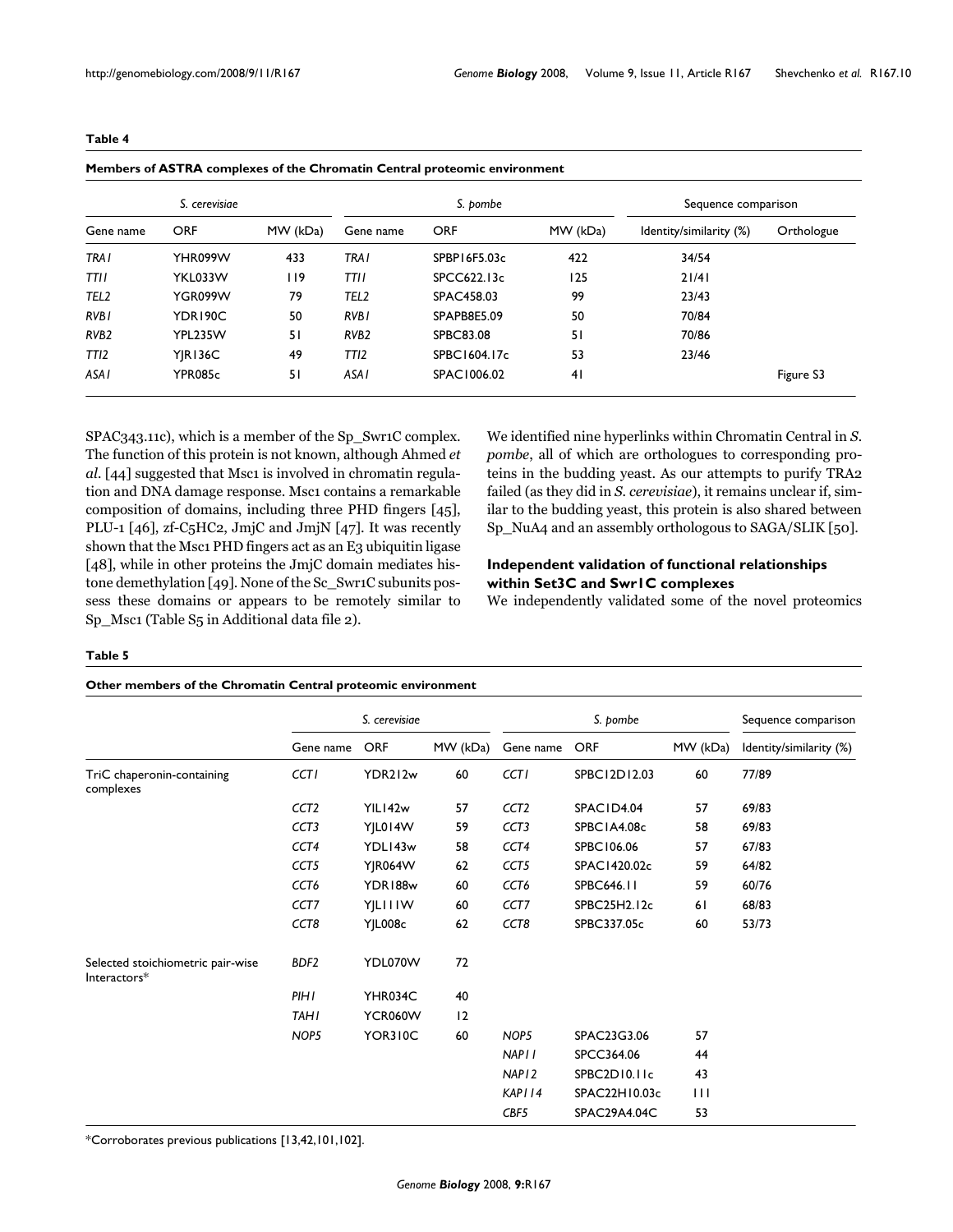

#### Representative Coomassie stained **Figure 3** polyacrylamide gels of immunoaffinity isolations used for deciphering the Chromatin Central environment in *S. pombe*

Representative Coomassie stained polyacrylamide gels of immunoaffinity isolations used for deciphering the Chromatin Central environment in *S. pombe*. These baits were selected for IP experiments as plausible proteomic hyperlinks. Bands, in which corresponding proteins were identified by mass spectrometry, are indicated with arrows for each lane. The full list of identified proteins is presented in Table S4 in Additional data file 1.

observations, namely the insights regarding Set3C and Swr1C, using quantitative genetic interaction data from *S. cerevisiae* [51] and *S. pombe* [52,53].

Our proteomic data suggest that Set3C contains a conserved core complex of four proteins (Set3, Hos2, Snt1, and Sif2) and physically interacts with Rpd3L in both *S. cerevisiae* and *S. pombe*. To validate these findings, we compared the correlation coefficients of genetic profiles of the two Set3C core components in both yeasts (Sc\_Set3 and Sc\_Hos2; Sp\_Set3 and Sp\_Hda1) against genetic profiles of a set of 239 direct homologs in the two species. As expected, the correlation between the two core members (Set3 and Hos2) and Sif2, is well beyond the 90th percentile (Figure 5a), suggesting they act in concert. In contrast Hst1, also a subunit of Sc\_Set3C, shows a much lower correlation, which is consistent with its absence from the core complex (as was previously shown for Sc\_Hst1 [10]) or not being a part of the complex at all (Sp\_Hst1). Furthermore, correlation of the Set3C core with the Sc\_Rpd3L subunit Sp\_Pho23 (Sp\_Png2) is also high in both yeasts and higher than the correlation with one of the Rpd3S subunits (Rco1, Sp\_Cph1). The functional division within Sc Set3C becomes even more obvious when examining individual interactions of Set3C core and extension subunits. Members of the Set3C core display stronger positive genetic interactions with each other, compared to the

Set3C extension subunits, and their genetic interaction patterns differ from patterns of Swr1C, SAGA and Prefoldin members (Figure 5b). Taken together, these data provide genetic evidence that Sc\_Set3C encompasses two functional modules, one of which (Set3C core) interacts closely with Rpd3L. This functional evidence corroborates our proteomic mapping data, suggesting that the Set3C complex in *S. pombe* is only represented by core subunits, while the orthologous complex in *S. cerevisiae* has an extension of four extra subunits. In both yeasts, the core Set3C interacts with Rpd3L to form a distinct module referred to as Rpd3LE.

In *S. pombe* another complex, Swr1C, contains a newly identified subunit, Msc1. Its closest homolog in Sc\_Ecm5 is not a part of Swr1C in budding yeast. To independently validate this finding, we examined and compared individual genetic interactions of seven of the Swr1C subunits in both yeasts with the genetic patterns of Sp\_Msc1 (Sc\_Ecm5). Consistent with our proteomic data, Sp\_Msc1, unlike Sc\_Ecm5, shows strong positive genetic interactions and a very similar pattern to the other members of the complex (Figure 5c). Hence, pairs of genetic profiles containing Sc\_Ecm5/Sp\_Msc1 and other members of Swr1C show weak correlation in *S. cerevisiae*, but strong correlation in *S. pombe* (Figure 5d). Taken together, these genetic data confirm our proteomic mapping observations.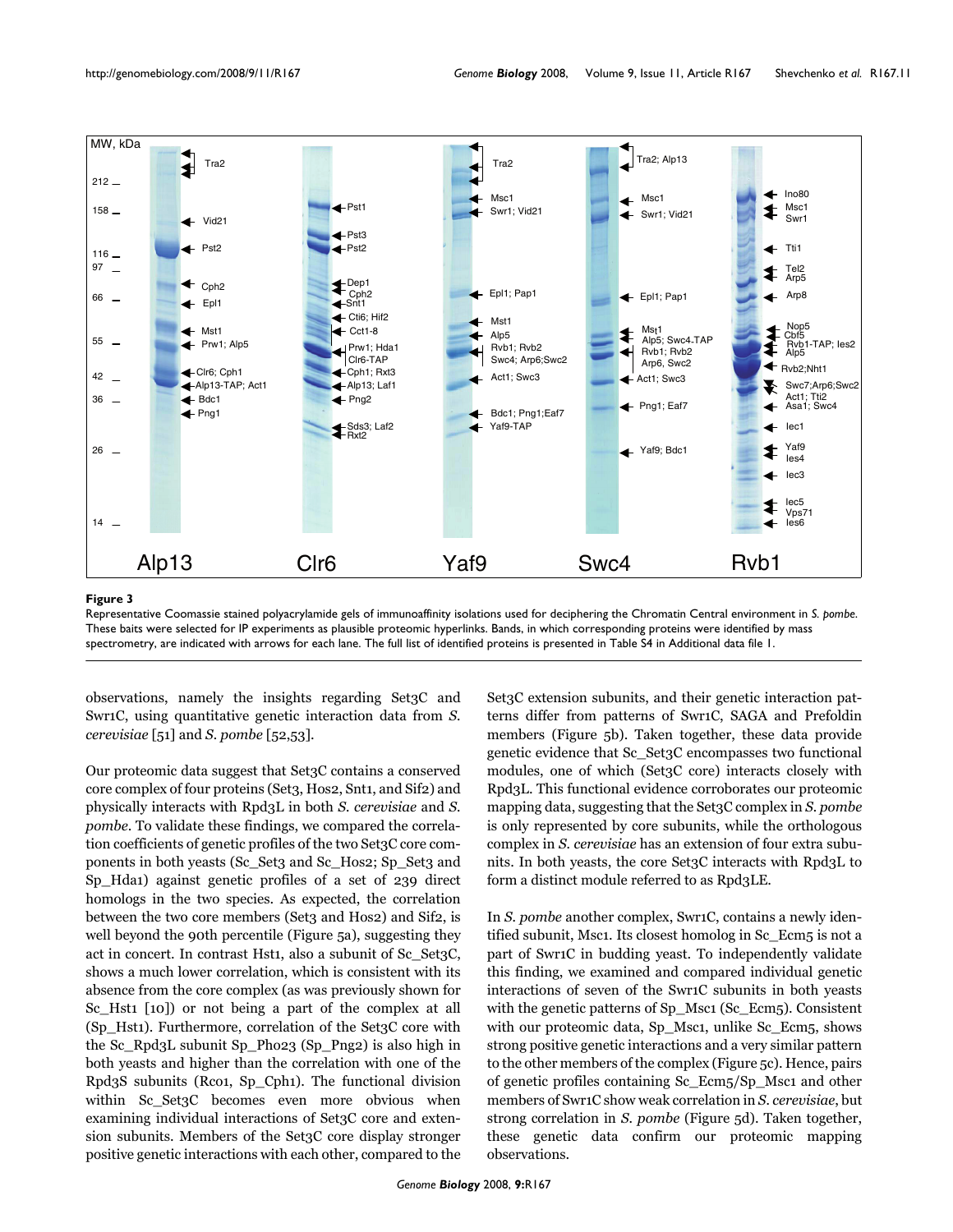

#### Figure 4

Chromatin Central proteomic environment in *S. pombe*. Individual protein complexes are boxed; color coding designates the protein complexes that are orthologous to the corresponding complexes in *S. cerevisiae* as shown in Figure 2. TAP-tagged subunits are designated by asterisks; minus (-) signs indicate that the IP experiment failed; proteomic hyperlinks are shown between the complexes in grey diamonds. Certain confident pair-wise interactors, discussed in the text, are designated with dashed arrows.

# **Discussion**

By navigating a complex proteomic environment in two divergent yeasts with high accuracy, we obtained a new level of precise insight into the comparative proteome and also extracted several new and subtle discoveries.

#### **Comparative profile of a proteomic environment**

The overall architecture of Chromatin Central is the same in the two yeasts; however, there is a surprising amount of variation in their subunit composition. For both yeasts, Chromatin Central is based on the same eight complexes, encompassing 53 orthologous protein pairs plus a further 33 proteins that appear to be species specific (23 in *S. cerevisiae*, 10 in *S. pombe*). Of these 33, three pairs have a very similar composition of functional domains (Table S5 in Additional data file 2). Hence, a very similar architecture is sustained by a scaffold based on about two-thirds of all the proteins involved, whereas the remaining one-third appears to be less constrained.

Analyses of domain composition (Table S5 in Additional data file 2) revealed that many subunits (19 in *S. cerevisiae* and 21 in *S. pombe*) possess bromo-, chromo-, SANT or PHD finger

domains, which can bind either methylated or acetylated histones or other chromatin determinants [30,54-57], thus potentially targeting their complexes to specific regions of chromatin. Along with the seven enzymes in Chromatin Central, these putative targeting subunits are the most highly conserved subunits between the two yeasts. For example, Sc\_NuA4 and Sp\_NuA4 complexes retain all four targeting factors: the PHD fingers of Sc\_Yng2/Sp\_Png2; the bromodomains of Sc\_Bdf1/Sp\_Bdc1 and the chromodomains of Sc\_Eaf3/Sp\_Alp13 and Sc\_Esa1/Sp\_Mst1. Similarly, the different PHD finger subunits of Rpd3S and Rpd3L (Sc\_Rco1 and Sp\_Cph2 in Rpd3S/Clr6S; Sc\_Cti6 and Sp\_Cti6 as well as Sc\_Pho23 and Sp\_Png2 in Rpd3L/Clr6L), which appear to direct these complexes to differentially methylated nucleosomes [58], are conserved. Hence, almost half of the conserved scaffold of Chromatin Central is based on proteins that convey the functions of the environment, that is, the reading and writing of the histone code.

# **Comparative proteomics and proteomic hyperlinks**

In contrast to the conserved scaffold of Chromatin Central, the proteomic hyperlinks appear to be less constrained. We define proteomic hyperlinks, which are notable features of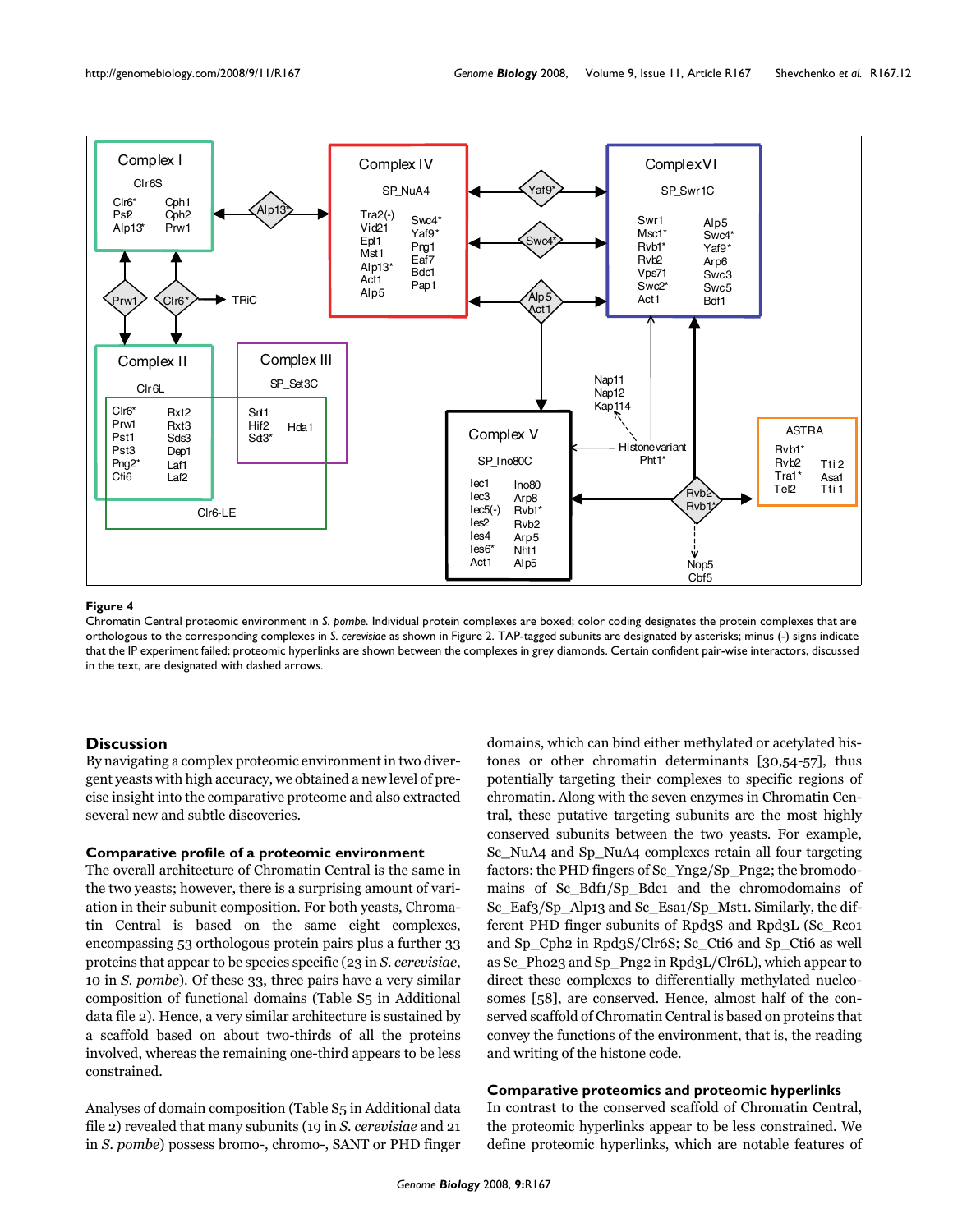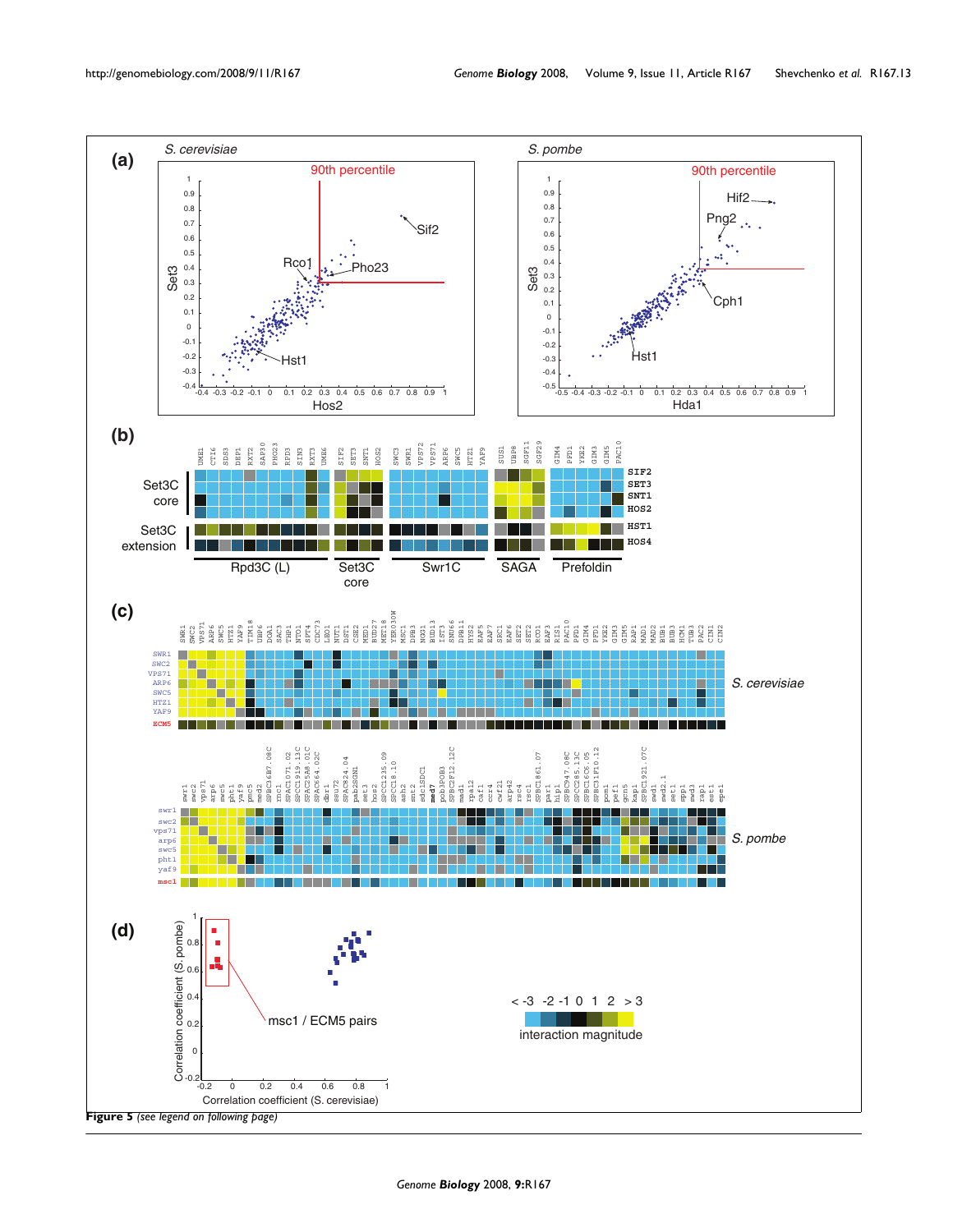#### **Figure 5** (continued)

Genetic interactions support the proteomic observations. **(a)** Scatter plots of correlation coefficients between genetic profiles for the two Set3C subunits, Set3 and Hos2, in *S. cerevisiae* and *S. pombe* across 239 direct homologs between the two species. In both species Sif2 (Hif2) is highly correlated with both Set3 and Hos2, consistent with its being a subunit of the core Set3C, whilst Hst1 (part of the Sc\_Set3C extension) is uncorrelated with either Set3 or Hos2. Pho23 (Png2), a subunit of Rpd3C(L), correlates better with Set3 and Hos2 than does Rco1 (Cph1), a subunit of Rpd3C(S). The 90th percentile of the data is indicated. **(b)** Subunits of the core Set3C and Set3C extension show different genetic interaction patterns. Shown are genetic interactions between Set3C core and extension subunits and Swr1C, SAGA and Prefoldin subunits. Color-coding of the interaction magnitude (shown in the key) is as follows: shades of cyan indicate synthetic sick/lethal (negative) interactions typically observed between genes acting on parallel pathways; shades of yellow represent suppressive (positive) interactions seen primarily between genes acting on the same pathway and within stable protein complexes. **(c)** Msc1 in *S. pombe* is a member of Swr1C, while its *S. cerevisiae* ortholog (Ecm5) is not. Genetic profiles of members of the complex in the two species are shown with Msc1 and Ecm5 profiles aligned at the bottom. Genetic pattern of Msc1 is very similar to the rest of the complex and positive genetic interactions with the other members indicate that it is a *bona fide* member of Swr1C in *S. pombe*. Color-coding is as for (b). **(d)** A scatter plot of pair-wise correlation coefficients of genetic profiles of members of Swr1C in *S. cerevisiae* and *S. pombe*. Consistent with (c), data-points corresponding to pairs containing Msc1 or Ecm5 form an outlier group and are strongly correlated in *S. pombe*, but not in *S. cerevisiae*.

proteomic environments, as proteins found as stoichiometric subunits of more than one scaffold complex. Hyperlinks do not physically connect complexes; rather, they could exist for one of the following three reasons. First, hyperlinks might reflect a common ancestry for two complexes. In Chromatin Central, it is possible that Ino80C and Swr1C are examples of complexes that share a common evolutionary origin because they not only share four subunits, but also share a similar function related to the histone variant H2A.z [43,59]. Second, hyperlinks may play a functional role to co-ordinate two complexes. If the hyperlink receives a signal via a post-translational modification, then two complexes should receive the signal at the same time and, hence, be co-regulated. Conversely, if a hyperlink recognizes an epitope or target, then both complexes will be coordinately recruited. In Chromatin Central, the Rpd3S/NuA4 hyperlink Eaf3 plays a role in coordinating these complexes [60]. Third, the hyperlink may be a common tool recruited to the complex. In Chromatin Central, the Rvb1/Rvb2 heterodimeric helicase is a good example to consider. It is present in three complexes, Swr1C, Ino80C and ASTRA, presumably because each requires a helicase for action in chromatin.

Altogether, we distinguished 21 proteomics hyperlinks in both Chromatin Central environments, 12 in *S. cerevisiae* and 9 in *S. pombe* (Figures 2 and 4; Table S6 in Additional data file 1). These proteins display a variety of physicochemical properties and domains (Table S5 in Additional data file 2 and Table S6 in Additional data file 1). For instance, in *S. cerevisiae* four hyperlink proteins are enzymes: Sc\_Rvb1p and Sc\_Rvb2p are DNA helicases, Sc\_ Rpd3p is a histone deacetylase, and Sc\_Bdf1p is a protein kinase. Sc\_Act1p and Sc\_Arp4p are cytoskeleton and structural proteins. Sc\_Tra1p belongs to a protein kinase family (although its catalytic activity has been questioned [61]), whereas no enzymatic activity has been reported for the other three proteins, Sc\_Eaf3p, Sc\_Yaf9p, Sc\_Swc4p. Thus, the hyperlinks display diverse functional roles. However, they are all members of highly conserved protein families with clear homologues even in vertebrates. Also, half of the *S. cerevisiae* hyperlinks (6 out of 12)

are essential, whereas only 3 essential genes were additionally found among the other 73 members of the environment.

Of the twelve hyperlinks in *S. cerevisiae* Chromatin Central, three are not conserved between the two yeasts. In two out of these three cases, the lost hyperlink is due to gene duplication or deletion. For Rpd3S and Rpd3L, Sin3 is a hyperlink in *S. cerevisiae*, but in *S. pombe*, both Clr6S and Clr6L have a dedicated Sin3 homologue. In fact, *S. pombe* has three Sin3 paralogues, with Sp\_Pst2p being exclusively found in Clr6S whereas the other two homologues, Sp\_Pst1p and Sp\_Pst3p, are exclusively found in Clr6L. For NuA4, SAGA/SLIK and ASTRA, Tra1 is a hyperlink in *S. cerevisiae*, but in *S. pombe*, the *tra1* gene is duplicated with one paralogue present in ASTRA and another in NuA4 and, presumably, SAGA/SLIK. We have previously noted the same phenomenon regarding a lost hyperlink. In *S. cerevisiae*, Swd2 hyperlinks Set1C and CPF; however, in *S. pombe* these two complexes each have a dedicated Swd2 paralogue, Swd2.1 and Swd 2.2. Notably, deletion of the gene encoding Swd2.1 did not provoke Swd2.2 to occupy the missing position in Sp\_Set1C  $[7]$  $[7]$  $[7]$ . In the third case, Bdf1 is a hyperlink between NuA4 and Swr1C in *S. cerevisiae*, but in *S. pombe*, it is replaced by two non-orthologous proteins with a similar composition of domains (Tables [1](#page-5-0) and [3](#page-8-0); Table S5 in Additional data file 2).

Although we have documented only a few examples, this early concordance between hyperlinks and gene duplications/deletions is notable and indicates that a gene duplication in evolution may be especially advantageous when it is a proteomic hyperlink. Gene duplication permits the diversification of the encoded protein. However, unless all genes encoding interacting proteins, particularly members of the corresponding protein complex, are also duplicated, diversification of the duplicated protein will be constrained by the existing spectrum of protein-protein interactions [62]. If the duplicated gene encodes a hyperlink, then diversification of the duplicated protein will be less constrained because the duplications can associate and specialize with different complexes (Figure 6). Therefore, the gene duplication of a hyperlink may be more successful than other gene duplications. From a tech-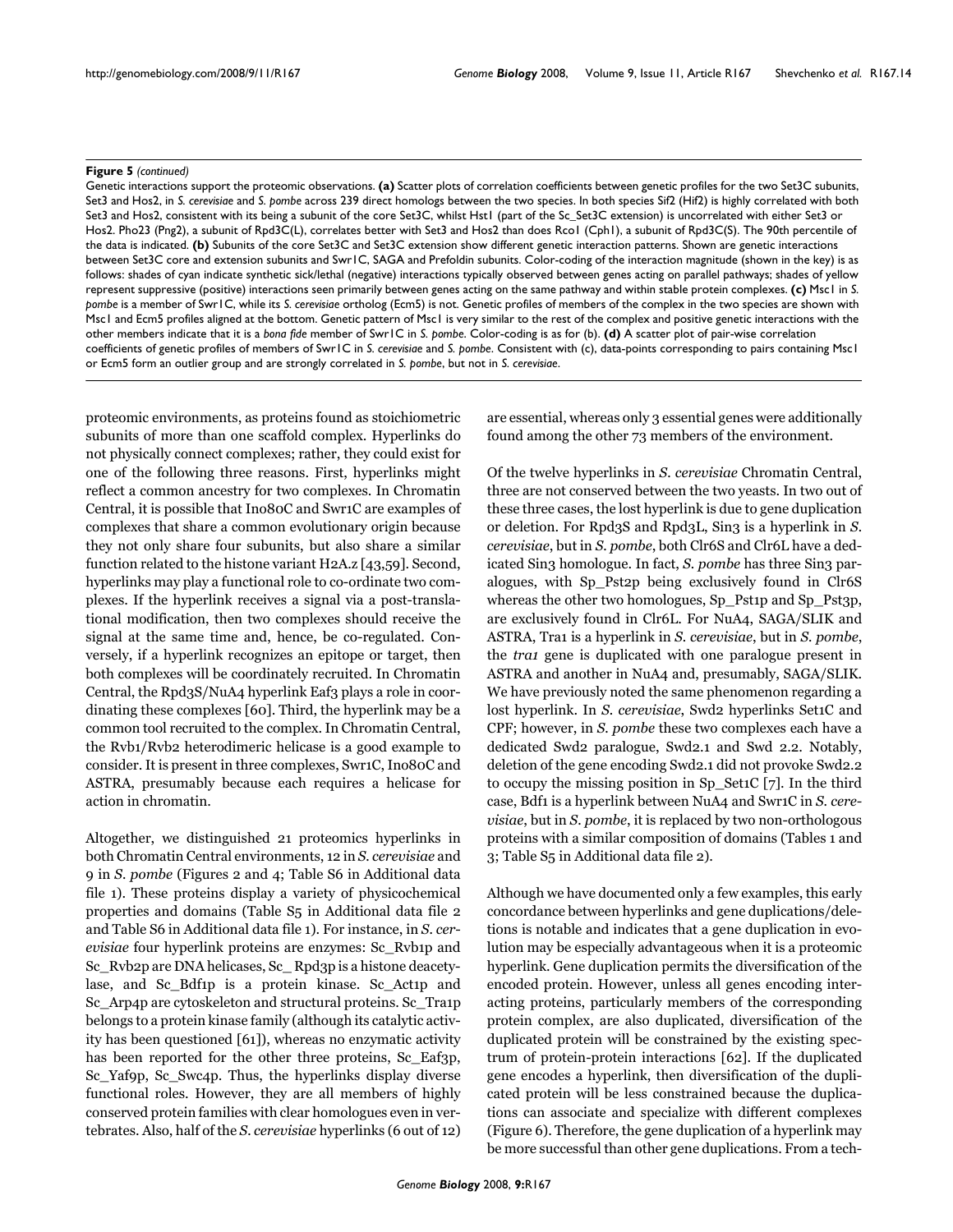

**Figure 6** 

Several divergent proteomic hyperlinks between *S. cerevisiae* and *S. pombe*  are due to gene duplications. Hence, hyperlinks provide a mechanism for the fixation of gene duplications.

nical point of view, we suggest that the tagging of hyperlinks as an entry point for mapping proteomic environments will be a rewarding focus for mapping and understanding proteomes.

# **New complexes in Chromatin Central**

Despite the fact that this work was based on one of the most intensely studied proteomic environments to date, we documented four new subunits in the six known complexes (described above in Results). We also found three new complexes, including two more containing the histone deacetylase Rpd3, to add to the recently described Rpd3S and Rpd3L complexes [24,25].

We found the three-member Sc\_Snt2 complex in an Rpd3- TAP pull down. Subsequently, we validated the complex by tagging Snt2 (Figure 7a). Sc\_Snt2p and the other subunit, Sc\_Ecm5p, contain several domains involved in chromatin regulation (Figure 7b). Sc\_Snt2p (YGL131C) is one of 18 SANT domain-containing proteins in budding yeast and the sixth identified in Chromatin Central (Table S5 in Additional data file 2). Due to its JmjC domain, Sc\_Ecm5p is a putative histone demethylase. Its PHD fingers have been reported to bind methylated H3K36 [58].

We did not find a complex similar to Sc\_Snt2C in *S. pombe*. Previously, we showed that the fission yeast orthologue of Sc\_Snt2p is also found in a complex with the JmjC domain proteins Sp\_Lid2p and Sp\_Jmj3p [\[7,](#page-19-0)17]. However, these two complexes, Sc\_Snt2C and Sp\_Lid2C, are very different. From

our IPs and Coomassie gels, we note that the Sc\_Snt2C is much less abundant than either Rpd3S or Rpd3L.

The second new Rpd3-containing complex, Rpd3-LE, also contains a minor fraction of cellular Rpd3. Rpd3-LE is an extension of the Rpd3L complex, which includes the core of the Set3 complex. We have four reasons to be confident of this assignment. First, we reciprocally observed the relationship between Rpd3L and core Set3C in both yeasts. Second, in *S. cerevisiae* we observed only the core proteins of Set3C, but not the full eight-membered Set3C, associated with Rpd3L. This accords with our previous dissection of Sc\_Set3C, which showed that the complex has a core of these four proteins [10]. Third, Sp\_Set3C consists of only the four core proteins found in Sc\_Set3C and does not include homologues of Sc\_Hst1p or Sc\_Hos4p. It also does not include a homologue of the cyclophilin Sc\_Cph1p, which is required to fine-tune the sporulation-specific activity of Sc\_Set3C [10,63]. Fourth, genetic interaction data clearly support the division of Sc Set<sub>3</sub>C into core and extension components, as well as the interaction of the core with Rpd3L.

Taken together, these data indicate that Set<sub>3</sub>C has two versions, one that is small, common to both yeasts and interacts with Rpd3L, and the another that is larger and specific to *S. cerevisiae*. Sc\_Set3C functions during vegetative growth to regulate several inducible genes and to co-operate with Rpd3 [33-35]. It has also been shown to be a negative regulator during meiosis [10]. Partly because transcriptional control of meiosis appears to be poorly conserved [64], we suggest that the vegetative functions in *S. cerevisiae* entirely relate to the smaller complex.

We also discovered the ASTRA complex, which is composed of orthologous subunits in both yeasts and contains a Tra1 member of the ATM-like kinase family (Figures 2, 4 and 7C,D; Table [4\)](#page-9-0). ASTRA includes the ATP-dependent DNA helicase Rvb1/2 heterodimer, the telomere binding protein Tel2p together with two uncharacterized Tel2-interacting proteins (Tti1p and Tti2p), and a WD-repeat containing protein (Asa1p) of unknown function in both yeasts.

Protein assemblies similar to ASTRA have not been identified in other organisms. However, five subunits have clear human homologues so the complex may be widespread. Furthermore, Sc\_Tel2p, as well as the *C. elegans* (CLK-2 [65]) and human (TELO [66]) orthologues are required for telomere length regulation. Sc\_Tel2p also influences telomere position effect and interacts directly with double-stranded telomeric DNA [67,68]. Recently, Hayashi *et al.* [69] suggested that a Tel2-Tti1 heterodimer recognizes a common domain of phosphatidyl inositol 3-kinase related kinases (PIKK) in the fission yeast and is a component of multiple PIKK assemblies, which corroborates our findings in *S. cerevisiae* (Table S2 in Additional data file 1). Hence, we suggest that ASTRA is the Tra-specific Tel2/CLK-2/TELO complex involved in telom-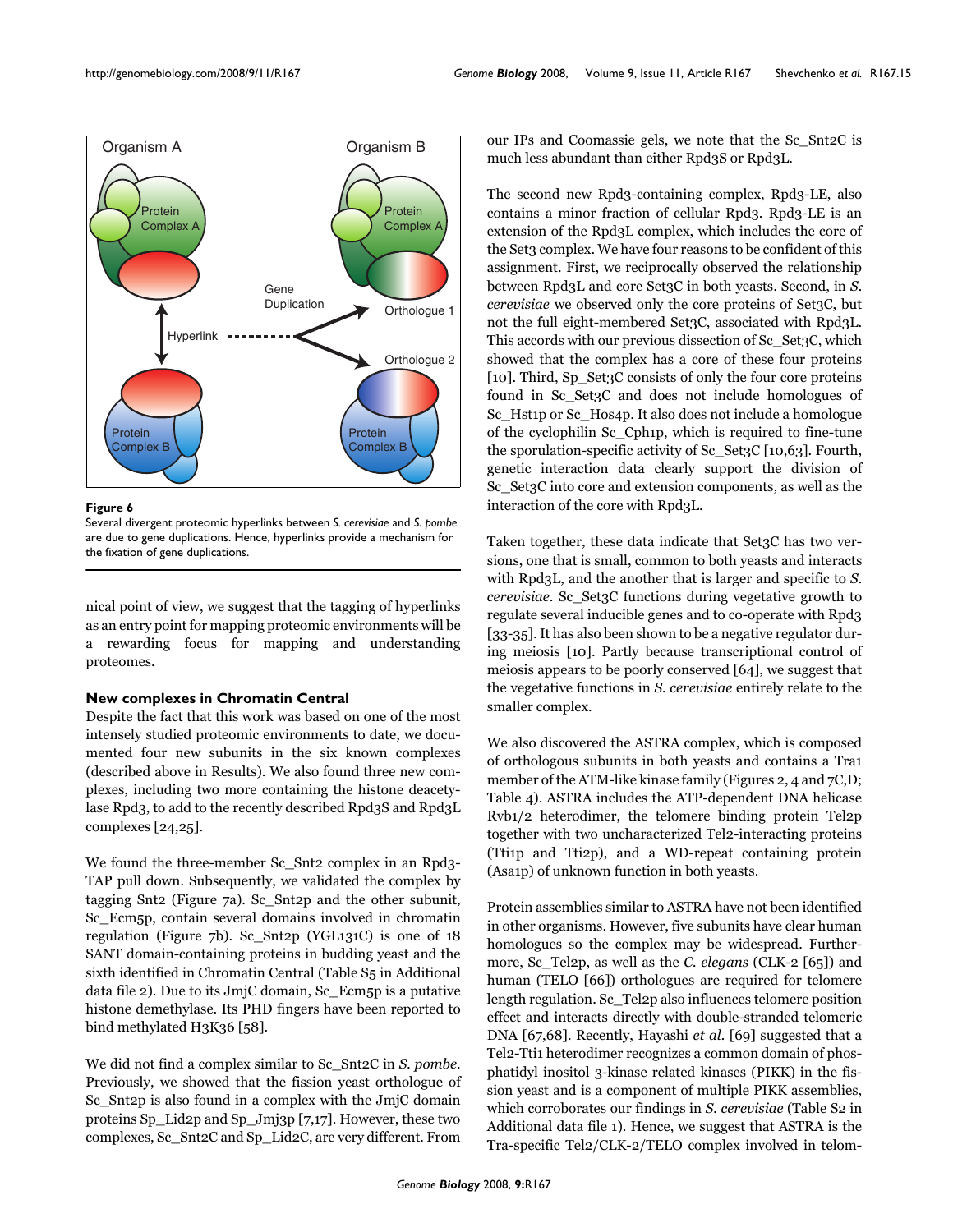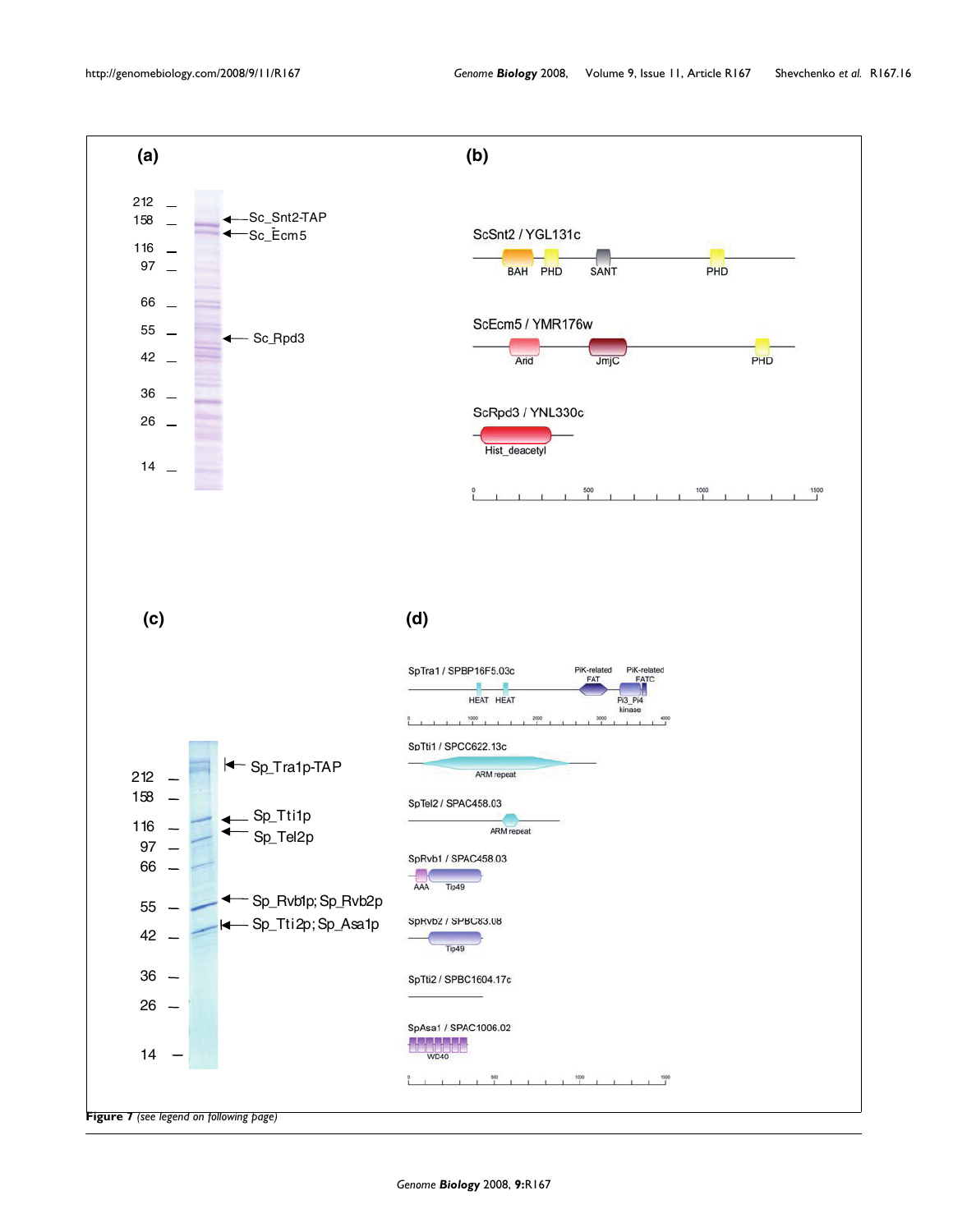#### Figure 7 (continued)

New protein complexes in Chromatin Central. **(a)** Immuno-isolation of the Sc\_Snt2C complex and **(b)** domain structure of its subunits. **(c)** Immunoisolation of the Sp\_ASTRA complex and **(d)** domain structure of its subunits. In (a, c), only the relevant protein bands are annotated. The full list of identified proteins is provided in Table S1 in Additional data file 1.

eric chromatin regulation and will be found in many eukaryotes.

The stringency of our protein selection criteria may have excluded some lowly abundant interactors, as well as proteins only interacting with a particular subunit of the complex, rather than with the entire complex cores. This might include several interesting possible further connections to Chromatin Central (Tables S2, S3 and S4 in Additional data file 1). For example, we observed several subunits of the SWI-SNF global transcription activator complex [70-72], RSC chromatin remodeling complex [72,73], Regulator of Nucleolar silencing and Telophase exit (RENT) [74,75], Anaphase Promoting Complex (APC) [37], cytoplasm to nucleus signaling complexes TORC1 and TORC2 [69,76], the proteasome, DNA replication licensing complex [77], the CCR4/NOT transcription complex [78] and various transcription factors.

The histone deacetylases Rpd3p and Clr6p pulled down the complete TRiC chaperonin complex [79] in *S. cerevisiae* and *S. pombe, respectively (Figures 2 and 4; Tables S3 and S4 in* Additional data file 1). Similarly, TRiC was co-purified with the Hos2 deacetylase complex Set3C in *S. cerevisiae* [5]. Hence, we suggest that TriC chaperonin activity is specifically related to type I histone deacetylases.

# **Conclusion**

Comparative proteomics remains undeveloped because the generation of reliable proteomic data remains challenging. A variety of candidate approaches using synthetic expression libraries, bioinformatics, or high throughput methodologies have been applied to tackle the challenge. The best datasets have been acquired by affinity purification approaches based on authentic expression levels. Strategies to apply this conclusion at a genome scale have been developed for yeast [11,12] and are being developed for mammalian systems [80]. Based on the conclusions drawn here, we suggest that comparative proteomics will become a valuable complement for proteomic mapping because it presents alternative ways to validate data. Proteins interacting with Set<sub>3</sub> illustrate this point well. In *S. cerevisiae*, the interaction between Rpd3L and the core of Set3C is sub-stoichiometric and obscured by the existence of alternative Rpd3 and Set3 complexes. However, our reciprocal identification of the Rps3-LE complex in both yeasts secures the observation, which was also supported by genetic interaction studies in both yeasts. Comparative proteomics can also guide the investigation of new proteomes. In particular, projecting yeast data onto mammalian proteomes has relevance for medicine. Although the available datasets are incomplete, protein assemblies that are, apparently, orthologous to the yeast complexes NuA4, Swr1C, INO80C and Set3C, along with Rpd3 interactors, have been partially characterized (Figures S5 and S7 in Additional data file 2) [81-92] and suggest a highly conserved proteomic environment. Potentially, the orthologous complexes in humans are hyperlinked into a similar scaffold architecture, although different protein orthologues are recruited as hyperlinks. Because of multiple gene duplications, human assemblies are more complicated (such as hHDACs). However, comparative proteomics can guide the search for missing human subunits or even protein complexes, like the ASTRA orthologue.

Our intense focus on a section of the *S. cerevisiae* proteome also revealed new details. These further gains in proteomic accuracy are partly due to recent performance improvements delivered by LC-MS/MS. The improved capacity for protein identification above background and noise in complex mixtures permits a greater ability to distinguish sub-stoichiometric interactors from background. This greater depth has implications for biochemical practice in two ways. First, the reliance on candidate approaches to map the proteome, such as two-hybrid or bioinformatics, has been lessened because affinity chromatography and mass spectrometry can be used to deliver reliable sub-stoichiometric data, in addition to the well established capacity to document stoichiometric interactions. Second, classic biochemistry, which includes tagging approaches like the TAP method, delivered highly purified fractions based on multiple purification steps. However, weak interactions were inevitably lost during multiple steps of purification. Now, a new logic is emerging based on minimizing the biochemical procedure so that more weak and sub-stoichiometric interactions are preserved. Although these less purified preparations will have increased background, mass spectrometry can now identify large numbers of proteins in complex mixtures. Its combination with protein quantification and bioinformatics should largely eliminate background proteins, thus opening new paths to map proteomes accurately at greater depth. Given greater accuracy, comparative proteomics will become a leading source of insight into eukaryotic cellular and developmental mechanics.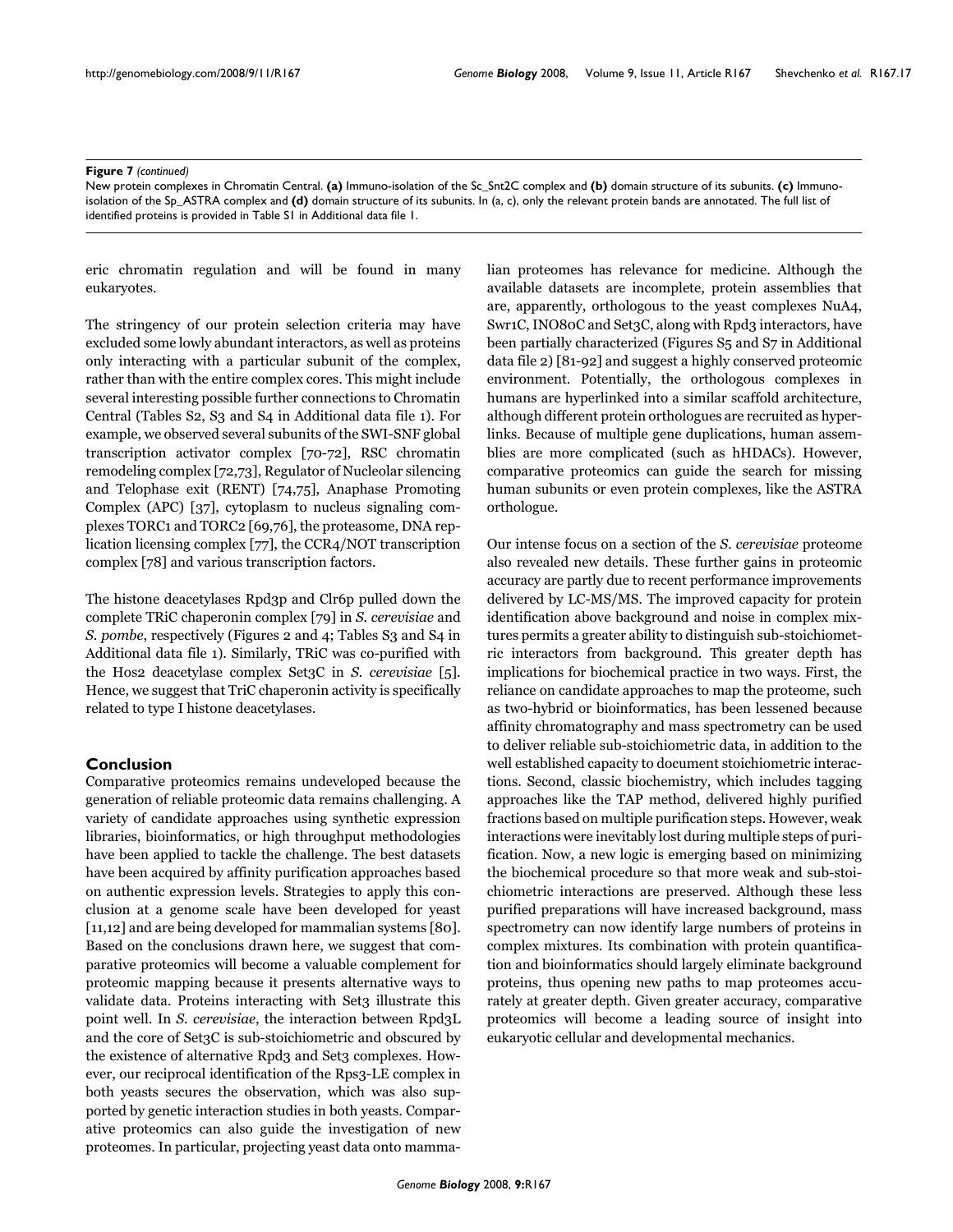# **Materials and methods Epitope tagging of genes and isolation of protein complexes**

Transformations for both yeasts were performed as described [[7](#page-19-0),9]. Genes of interest were tagged by in-frame fusion of the ORFs with a PCR generated targeting cassette encoding the TAP-tag and a selectable marker. Correct cassette integrations were confirmed by PCR and Western blot analysis. Two *S. cerevisiae* strains with TAP-tagged genes YGR099W and YJR136C were obtained from Euroscarf (Frankfurt am Main, Germany). Breaking and extraction of yeast cells was performed as described [\[7](#page-19-0)] with modifications [10]. Purified proteins were concentrated according to Wessel and Fluegge [93] and loaded onto one-dimensional gradient (6-18%) polyacrylamide gels.

# **Protein separation and in-gel digestion**

Protein bands were visualized by staining with Coomassie. Full lanes were cut into approximately 30-40 slices; to enhance the detection dynamic range, visible bands were always sliced separately. Excised gel plugs were cut into approximately 1 mm  $\times$  1 mm  $\times$  1 mm cubes and in-gel digested with sequencing grade modified porcine trypsin (catalogue number V5111, Promega, Mannheim, Germany) as described in [94]. Then,  $1 \mu l$  aliquots were withdrawn directly from in-gel digests for the protein identification by MALDI peptide mapping. The rest of the peptide material was extracted from the gel pieces with 5% formic acid and acetonitrile and recovered peptides dried down in a vacuum centrifuge.

#### **Protein identification by MALDI peptide mass mapping**

Where specified,  $1 \mu l$  aliquots of in-gel digests were analyzed on a REFLEX IV mass spectrometer (Bruker Daltonics, Bremen, Germany) using AnchorChip probes (Bruker Daltonics) as described in [95,96]. Peaks were manually selected and their *m/z* searched against MSDB protein database of *S. cerevisiae* or *S. pombe* species using MASCOT 2.0 software (Matrix Science Ltd, London, UK), installed on a local two CPU server. Mass tolerance was set to 50 ppm; variable modifications: oxidized methionines; one misscleavage per tryptic peptide sequence was allowed. Spectra were calibrated externally using *m/z* of known abundant trypsin autolysis products as references. Protein hits whose MOWSE score exceed the value of 51 (the threshold confidence score suggested by MASCOT for  $p < 0.05$  and the corresponding species-specific database) were considered significant, but were only accepted upon further manual inspection, which made sure that the *m/ z* of all major peaks in the spectrum matched the masses of peptides from the corresponding protein sequences or known tryptic autolysis products.

# **Protein identification by LC-MS/MS**

Dried peptide extracts were re-dissolved in 20  $\mu$ l of 0.05% (v/ v) trifluoroacetic acid and  $4 \mu$  were injected using a FAMOS autosampler into a nanoLC-MS/MS Ultimate system (Dionex, Amstersdam, The Netherlands) interfaced on-line to a linear ion trap LTQ mass spectrometer (Thermo Fisher Scientific, San Jose, CA, USA). The mobile phase was 95:5  $H<sub>2</sub>O:acetonitrile (v/v) with 0.1% formic acid (solvent A) and$ 20:80 H<sub>2</sub>O:acetonitrile (v/v) with 0.1% formic acid (solvent B, *Lichrosolv* grade). Peptides were first loaded onto a trapping microcolumn C18 PepMAP100 (1 mm × 300 mm ID, 5 mm, Dionex) in 0.05% trifluoroacetic acid at a flow rate of 20 ml/minute. After 4 minutes they were back-flush eluted and separated on a nanocolumn C18 PepMAP100 (15 cm  $\times$  75  $\mu$ m ID,  $3 \mu m$ , Dionex, Sunnyville, CA, USA) at a flow rate of 200 nl/minute in the mobile phase gradient: from 5-20% of solvent B in 20 minutes, 20-50% B in 16 minutes, 50-100% B in 5 minutes, 100% B during 10 minutes, and back to 5% B in 5 minutes; %B refers to the solvent B content  $(v/v)$  in A+B mixture. Peptides were infused into the mass spectrometer via a dynamic nanospray probe (Thermo Fisher Scientific) and analyzed in positive mode. Uncoated needles Silicatip, 20  $\mu$ m ID, 10 μm tip (New Objective, Woburn, MA, USA) were used with a spray voltage of 1.8 kV, and the capillary transfer temperature was set to 200°C. In a typical data-dependent acquisition cycle controlled by Xcalibur 1.4 software (Thermo Fisher Scientific), the four most abundant precursor ions detected in the full MS survey scan (*m/z* range of 350-1,500) were isolated within a 4.0 amu window and fragmented. MS/ MS fragmentation was triggered by a minimum signal intensity threshold of 500 counts and carried out at the normalized collision energy of 35%. Spectra were acquired under automatic gain control in one microscan for survey spectra and in three microscans for MS/MS spectra with a maximal ion injection time of 100 ms per each microscan. *M/z* of the fragmented precursors were then dynamically excluded for another 60 s. No precompiled exclusion lists were applied.

MS/MS spectra were exported as dta (text format) files using BioWorks 3.1 software (Thermo Fisher Scientific) under the following settings: peptide mass range, 500-3,500 Da; minimal total ion intensity threshold, 1,000; minimal number of fragment ions, 15; precursor mass tolerance, 1.4 amu; group scan, 1; minimum group count, 1.

## **Processing of MS/MS spectra and database searches**

Dta files were merged into a single MASCOT generic format (mgf) file and searched against a database of *S. cerevisiae* or *S. pombe proteins using MASCOT v.2.2 installed on a local* two CPU server. Tolerance for precursor and fragment masses was 2.0 and 0.5 Da, respectively; instrument profile, ESI-Trap; variable modification, oxidation (methionine); allowed number of miscleavages, 1; peptide ion score cut-off, 15.

Hits were considered confident if two or more MS/MS spectra matched the database sequences and their peptide ion scores exceeded the value of 31 (the threshold score suggested by MASCOT for confident matching of a single peptide sequence at  $p < 0.05$ ). For each identified protein, the number of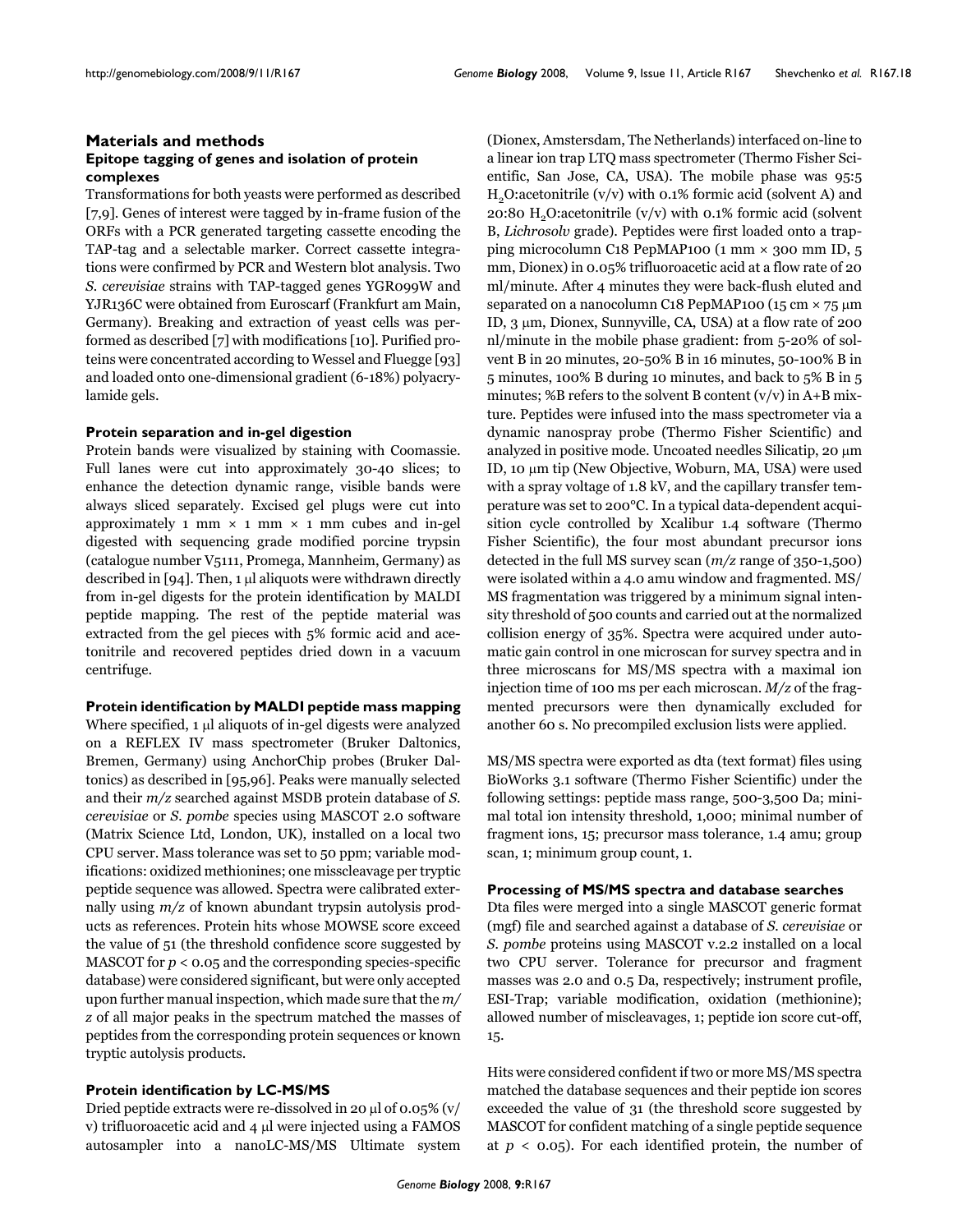matched peptides and of MS/MS spectra were exported from MASCOT output to Excel spreadsheets using a script developed in-house, which further created a non-redundant list of protein hits detected in all analyzed bands of the same IP experiment. If the same protein was sequenced in several bands, only the analysis that produced the highest number of matched peptides and spectra was reported.

## **Protein identification in the** *S. pombe* **genome database**

Where specified, recovered tryptic peptides were sequenced *de novo* by nanoelectrospray tandem mass spectrometry on a QSTAR Pulsar *i* quadrupole time-of-flight mass spectrometer (MDS Sciex, Concord, Canada) as described [97]. MS/MS spectra were interpreted manually using BioAnalyst QS v.1.1 software and candidate sequences searched against the genomic sequence of *S. pombe* by the *tblastn* program at the NCBI BLAST server. The search found, with several matched peptides, a non-annotated segment at chromosome 1. Subsequently, the full length sequence of the gene was produced by 5'-RACE and determined at the DNA sequencing facility in MPI CBG, Dresden.

# **Bioinformatic identification of orthologous genes**

Protein sequence database searches were carried out using a stand-alone version of NCBI-BLAST and the PSI-BLAST (position-specific iterated BLAST) interface at the NCBI [98]. To identify orthologous genes in *S. cerevisiae* and *S. pombe*, we performed automated BLAST searches using sequences of all subunits of all identified complexes. Potential orthologues were further evaluated by reciprocal BLAST searches using all hits whose *E*-values were less than 10-fold higher than the *E*value of the best hit. Best hits in reciprocal searches were regarded as orthologues. If no reciprocal best hit pair was identified, PSI-BLAST searches were carried out against all fungal sequences in the non-redundant protein database. *E*values and PSI-BLAST iterations for highly divergent orthologues are shown in Figure S3 in Additional data file 2. Multiple sequence alignments also shown in Figure S3 in Additional data file 2 were done manually by using pair-wise alignments produced by BLAST as a template. Residues that were conserved in at least 75% of sequences are highlighted. Identification of protein sequence domains was carried out using a stand-alone version of the InterproScan software [99] against the Superfamily and HMM-Pfam databases using default settings.

# **Genetic interactions**

Quantitative genetic interaction profiles in *S. cerevisiae* and *S. pombe* were generated as described [51,100]. Pearson correlation coefficients were calculated between all possible pairs of genetic profiles for an overlapping set of genes in both species and the data corresponding to Set3 and Hos2 (Hda1) are presented as scatter plots in Figure 5.

#### **Abbreviations**

A-index: Abundance index; IP: immunoaffinity purification; LC-MS/MS: liquid chromatography tandem mass spectrometry; MALDI MS: matrix-assisted laser desorption/ionization mass spectrometry; ORF: open reading frame; TAP: tandem affinity purification.

# **Authors' contributions**

AR, DS, LB and CS performed gene tagging and IP experiments. Anna S and HT analyzed the isolated proteins by mass spectrometry. Anna S processed the identification data and determined Chromatin Central architecture in both yeasts. BH identified pairs of orthologous genes and determined functional domains in Chromatin Central proteins. AR and NK performed the genetic interaction experiments. Andrej S and AFS conceived the study, and together with other coauthors interpreted the results and wrote the manuscript. All authors have read and approved the manuscript.

# **Additional data files**

Additional data file 1 contains five worksheets. Table S1 lists common background proteins observed in TAP experiments in *S. cerevisiae* and *S. pombe*. Table S2 presents full lists of proteins identified in all immunoprecipitation experiments in both yeasts. Tables S3 and S4 are master tables of identified proteins used for compiling Chromatin Central in *S. cerevisiae* and *S. pombe*, respectively. Table S6 lists physical properties and bioinformatic annotations of proteomics hyperlinks. Additional data file 2 contains five figures and two tables in pdf format. Figure S1 plots A-indices of six protein standards versus corresponding protein loadings. Figure S2 presents gel images of immunoprecipitation experiments used for compiling Chromatin Central in *S. cerevisiae*. Figure S3 presents multiple sequence alignments for several members of Chromatin Central in *S. cerevisiae*, whose similarity to corresponding *S. pombe* proteins was marginal. Figure S4 presents mass spectrometric identification of the novel 17 kDa protein in *S. pombe*, its full-length amino acid sequence and its alignment with the corresponding region of the genome. Figure S5 presents a plausible molecular architecture of the human Chromatin Central (partly supported by already published evidence). Table S5 lists domain composition of orthologous complexes within Chromatin Central in both yeasts. Table S7 lists plausible members of human Chromatin Central, considering their homology to corresponding proteins in both yeast proteomic environments and published evidences.

#### **Acknowledgements**

We are grateful for members of the Shevchenko and Stewart groups for continuous support and stimulating discussions. Work in the Shevchenko lab was, in part, supported by the grant IR01GM070986-01A1 from NIH NIGMS. Work in the Stewart lab was supported by funding from the BMBF (Bundesministerium für Bildung und Forschung), Proteomics Program, and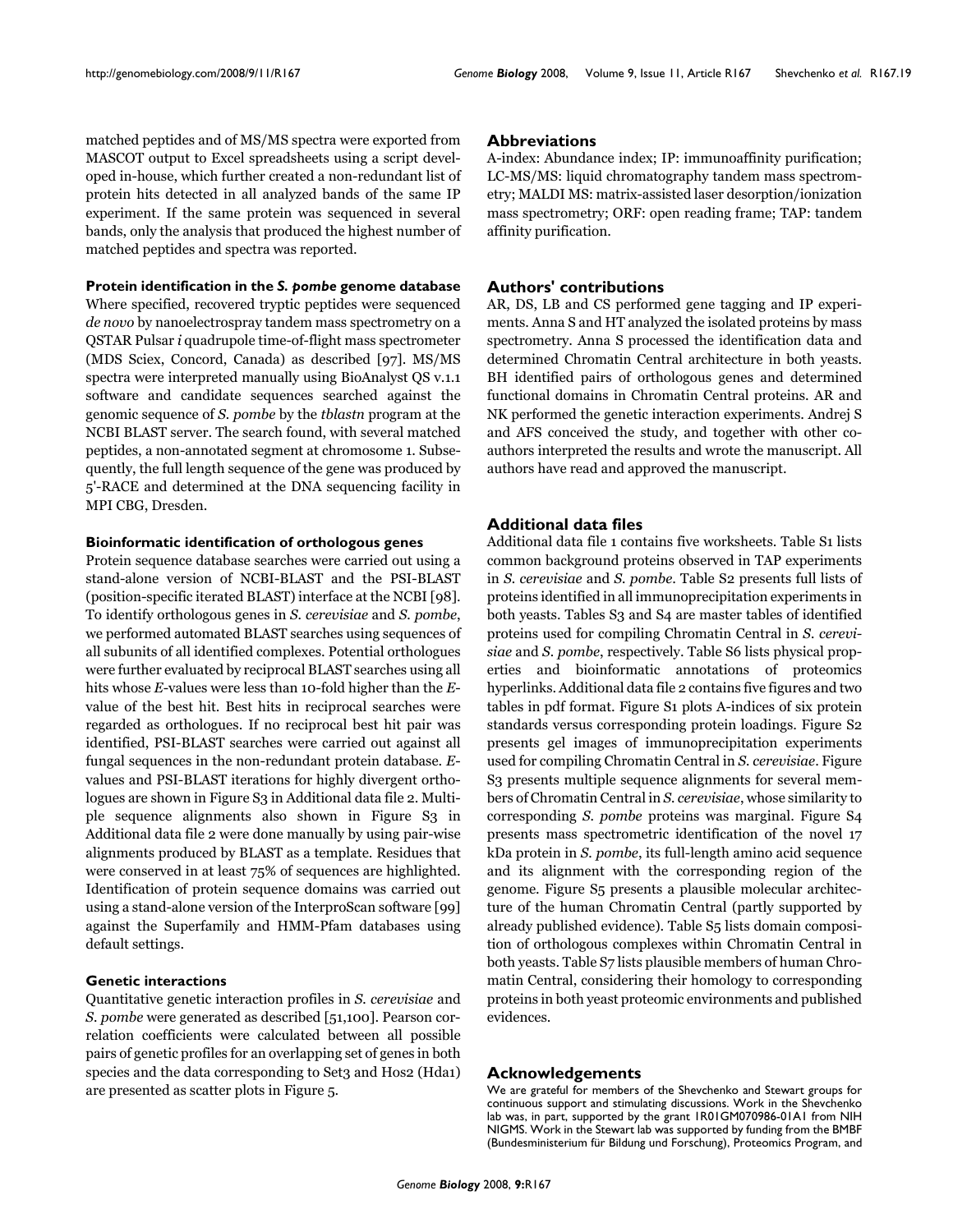the 6th Framework Program of the European Union, Integrated project EuTRACC (LSHG-CT-2007-037445).

#### **References**

- 1. von Mering C, Krause R, Snel B, Cornell M, Oliver SG, Fields S, Bork P: **[Comparative assessment of large-scale data sets of pro](http://www.ncbi.nlm.nih.gov/entrez/query.fcgi?cmd=Retrieve&db=PubMed&dopt=Abstract&list_uids=12000970)[tein-protein interactions.](http://www.ncbi.nlm.nih.gov/entrez/query.fcgi?cmd=Retrieve&db=PubMed&dopt=Abstract&list_uids=12000970)** *Nature* 2002, **417:**399-403.
- 2. Gavin AC, Bosche M, Krause R, Grandi P, Marzioch M, Bauer A, Schultz J, Rick JM, Michon AM, Cruciat CM, Remor M, Hofert C, Schelder M, Brajenovic M, Ruffner H, Merino A, Klein K, Hudak M, Dickson D, Rudi T, Gnau V, Bauch A, Bastuck S, Huhse B, Leutwein C, Heurtier MA, Copley RR, Edelmann A, Querfurth E, Rybin V, *et al.*: **[Functional organization of the yeast proteome by system](http://www.ncbi.nlm.nih.gov/entrez/query.fcgi?cmd=Retrieve&db=PubMed&dopt=Abstract&list_uids=11805826)[atic analysis of protein complexes.](http://www.ncbi.nlm.nih.gov/entrez/query.fcgi?cmd=Retrieve&db=PubMed&dopt=Abstract&list_uids=11805826)** *Nature* 2002, **415:**141-147.
- 3. Titz B, Schlesner M, Uetz P: **[What do we learn from high](http://www.ncbi.nlm.nih.gov/entrez/query.fcgi?cmd=Retrieve&db=PubMed&dopt=Abstract&list_uids=15966804)[throughput protein interaction data?](http://www.ncbi.nlm.nih.gov/entrez/query.fcgi?cmd=Retrieve&db=PubMed&dopt=Abstract&list_uids=15966804)** *Expert Rev Proteomics* 2004, **1:**111-121.
- 4. Goll J, Uetz P: **[The elusive yeast interactome.](http://www.ncbi.nlm.nih.gov/entrez/query.fcgi?cmd=Retrieve&db=PubMed&dopt=Abstract&list_uids=16938899)** *Genome Biol* 2006, **7:**223.
- 5. Shevchenko A, Schaft D, Roguev A, Pijnappel WWMP, Stewart AF, Shevchenko A: **[Deciphering protein complexes and protein](http://www.ncbi.nlm.nih.gov/entrez/query.fcgi?cmd=Retrieve&db=PubMed&dopt=Abstract&list_uids=12096120) [interaction networks by tandem affinity purification and](http://www.ncbi.nlm.nih.gov/entrez/query.fcgi?cmd=Retrieve&db=PubMed&dopt=Abstract&list_uids=12096120) [mass spectrometry: analytical perspective.](http://www.ncbi.nlm.nih.gov/entrez/query.fcgi?cmd=Retrieve&db=PubMed&dopt=Abstract&list_uids=12096120)** *Mol Cell Proteomics* 2002, **1:**204-212.
- 6. Deshaies RJ, Seol JH, McDonald WH, Cope G, Lyapina S, Shevchenko A, Shevchenko A, Verma R, Yates JR III: **[Charting the protein](http://www.ncbi.nlm.nih.gov/entrez/query.fcgi?cmd=Retrieve&db=PubMed&dopt=Abstract&list_uids=12096135) [complexome in yeast by mass spectrometry.](http://www.ncbi.nlm.nih.gov/entrez/query.fcgi?cmd=Retrieve&db=PubMed&dopt=Abstract&list_uids=12096135)** *Mol Cell Proteomics* 2002, **1:**3-10.
- <span id="page-19-0"></span>7. Roguev A, Shevchenko A, Schaft D, Thomas H, Stewart AF: **A comparative analysis of an orthologous proteomic environment in the yeasts** *Saccharomyces cerevisiae* **and** *Schizosaccharomyces pombe***[.](http://www.ncbi.nlm.nih.gov/entrez/query.fcgi?cmd=Retrieve&db=PubMed&dopt=Abstract&list_uids=14617822)** *Mol Cell Proteomics* 2004, **3:**125-132.
- 8. Hirsh E, Sharan R: **[Identification of conserved protein com](http://www.ncbi.nlm.nih.gov/entrez/query.fcgi?cmd=Retrieve&db=PubMed&dopt=Abstract&list_uids=17237088)[plexes based on a model of protein network evolution.](http://www.ncbi.nlm.nih.gov/entrez/query.fcgi?cmd=Retrieve&db=PubMed&dopt=Abstract&list_uids=17237088)** *Bioinformatics* 2007, **23:**e170-176.
- 9. Rigaut G, Shevchenko A, Rutz B, Wilm M, Mann M, Seraphin B: **[A](http://www.ncbi.nlm.nih.gov/entrez/query.fcgi?cmd=Retrieve&db=PubMed&dopt=Abstract&list_uids=10504710) [generic protein purification method for protein complex](http://www.ncbi.nlm.nih.gov/entrez/query.fcgi?cmd=Retrieve&db=PubMed&dopt=Abstract&list_uids=10504710) [characterization and proteome exploration.](http://www.ncbi.nlm.nih.gov/entrez/query.fcgi?cmd=Retrieve&db=PubMed&dopt=Abstract&list_uids=10504710)** *Nat Biotechnol* 1999, **17:**1030-1032.
- 10. Pijnappel WW, Schaft D, Roguev A, Shevchenko A, Tekotte H, Wilm M, Rigaut G, Seraphin B, Aasland R, Stewart AF: **The** *S. cerevisiae* **[SET3 complex includes two histone deacetylases, Hos2 and](http://www.ncbi.nlm.nih.gov/entrez/query.fcgi?cmd=Retrieve&db=PubMed&dopt=Abstract&list_uids=11711434) Hst1, and is a meiotic-specific repressor of the sporulation [gene program.](http://www.ncbi.nlm.nih.gov/entrez/query.fcgi?cmd=Retrieve&db=PubMed&dopt=Abstract&list_uids=11711434)** *Genes Dev* 2001, **15:**2991-3004.
- 11. Gavin AC, Aloy P, Grandi P, Krause R, Boesche M, Marzioch M, Rau C, Jensen LJ, Bastuck S, Dumpelfeld B, Edelmann A, Heurtier MA, Hoffman V, Hoefert C, Klein K, Hudak M, Michon AM, Schelder M, Schirle M, Remor M, Rudi T, Hooper S, Bauer A, Bouwmeester T, Casari G, Drewes G, Neubauer G, Rick JM, Kuster B, Bork P, *et al.*: **[Proteome survey reveals modularity of the yeast cell](http://www.ncbi.nlm.nih.gov/entrez/query.fcgi?cmd=Retrieve&db=PubMed&dopt=Abstract&list_uids=16429126) [machinery.](http://www.ncbi.nlm.nih.gov/entrez/query.fcgi?cmd=Retrieve&db=PubMed&dopt=Abstract&list_uids=16429126)** *Nature* 2006, **440:**631-636.
- 12. Krogan NJ, Cagney G, Yu H, Zhong G, Guo X, Ignatchenko A, Li J, Pu S, Datta N, Tikuisis AP, Punna T, Peregrin-Alvarez JM, Shales M, Zhang X, Davey M, Robinson MD, Paccanaro A, Bray JE, Sheung A, Beattie B, Richards DP, Canadien V, Lalev A, Mena F, Wong P, Starostine A, Canete MM, Vlasblom J, Wu S, Orsi C, *et al.*: **Global landscape of protein complexes in the yeast** *Saccharomyces cerevisiae***[.](http://www.ncbi.nlm.nih.gov/entrez/query.fcgi?cmd=Retrieve&db=PubMed&dopt=Abstract&list_uids=16554755)** *Nature* 2006, **440:**637-643.
- <span id="page-19-1"></span>13. Collins SR, Kemmeren P, Zhao XC, Greenblatt JF, Spencer F, Holstege FC, Weissman JS, Krogan NJ: **Toward a comprehensive atlas of the physical interactome of** *Saccharomyces cerevisiae***[.](http://www.ncbi.nlm.nih.gov/entrez/query.fcgi?cmd=Retrieve&db=PubMed&dopt=Abstract&list_uids=17200106)** *Mol Cell Proteomics* 2007, **6:**439-450.
- 14. Kouzarides T: **[Chromatin modifications and their function.](http://www.ncbi.nlm.nih.gov/entrez/query.fcgi?cmd=Retrieve&db=PubMed&dopt=Abstract&list_uids=17320507)** *Cell* 2007, **128:**693-705.
- 15. Shevchenko A, Zachariae W, Shevchenko A: **[A strategy for the](http://www.ncbi.nlm.nih.gov/entrez/query.fcgi?cmd=Retrieve&db=PubMed&dopt=Abstract&list_uids=10917640) [characterization of protein interaction networks by mass](http://www.ncbi.nlm.nih.gov/entrez/query.fcgi?cmd=Retrieve&db=PubMed&dopt=Abstract&list_uids=10917640) [spectrometry.](http://www.ncbi.nlm.nih.gov/entrez/query.fcgi?cmd=Retrieve&db=PubMed&dopt=Abstract&list_uids=10917640)** *Biochem Soc Trans* 1999, **27:**549-554.
- 16. Seol JH, Shevchenko A, Shevchenko A, Deshaies RJ: **[Skp1 forms](http://www.ncbi.nlm.nih.gov/entrez/query.fcgi?cmd=Retrieve&db=PubMed&dopt=Abstract&list_uids=11283612) [multiple protein complexes, including RAVE, a regulator of](http://www.ncbi.nlm.nih.gov/entrez/query.fcgi?cmd=Retrieve&db=PubMed&dopt=Abstract&list_uids=11283612) [V-ATPase assembly.](http://www.ncbi.nlm.nih.gov/entrez/query.fcgi?cmd=Retrieve&db=PubMed&dopt=Abstract&list_uids=11283612)** *Nat Cell Biol* 2001, **3:**384-391.
- 17. Roguev A, Schaft D, Shevchenko A, Aasland R, Stewart AF: **[High](http://www.ncbi.nlm.nih.gov/entrez/query.fcgi?cmd=Retrieve&db=PubMed&dopt=Abstract&list_uids=12488447) [conservation of the Set1/Rad6 axis of histone 3 lysine 4](http://www.ncbi.nlm.nih.gov/entrez/query.fcgi?cmd=Retrieve&db=PubMed&dopt=Abstract&list_uids=12488447) [methylation in budding and fission yeasts.](http://www.ncbi.nlm.nih.gov/entrez/query.fcgi?cmd=Retrieve&db=PubMed&dopt=Abstract&list_uids=12488447)** *J Biol Chem* 2003, **278:**8487-8493.
- 18. Graumann J, Dunipace LA, Seol JH, McDonald WH, Yates JR 3rd,

Wold BJ, Deshaies RJ: **[Applicability of tandem affinity purifica](http://www.ncbi.nlm.nih.gov/entrez/query.fcgi?cmd=Retrieve&db=PubMed&dopt=Abstract&list_uids=14660704)[tion MudPIT to pathway proteomics in yeast.](http://www.ncbi.nlm.nih.gov/entrez/query.fcgi?cmd=Retrieve&db=PubMed&dopt=Abstract&list_uids=14660704)** *Mol Cell Proteomics* 2004, **3:**226-237.

- 19. Link AJ, Fleischer TC, Weaver CM, Gerbasi VR, Jennings JL: **[Purify](http://www.ncbi.nlm.nih.gov/entrez/query.fcgi?cmd=Retrieve&db=PubMed&dopt=Abstract&list_uids=15722224)[ing protein complexes for mass spectrometry: applications](http://www.ncbi.nlm.nih.gov/entrez/query.fcgi?cmd=Retrieve&db=PubMed&dopt=Abstract&list_uids=15722224) [to protein translation.](http://www.ncbi.nlm.nih.gov/entrez/query.fcgi?cmd=Retrieve&db=PubMed&dopt=Abstract&list_uids=15722224)** *Methods* 2005, **35:**274-290.
- 20. Ghaemmaghami S, Huh WK, Bower K, Howson RW, Belle A, Dephoure N, O'Shea EK, Weissman JS: **[Global analysis of protein](http://www.ncbi.nlm.nih.gov/entrez/query.fcgi?cmd=Retrieve&db=PubMed&dopt=Abstract&list_uids=14562106) [expression in yeast.](http://www.ncbi.nlm.nih.gov/entrez/query.fcgi?cmd=Retrieve&db=PubMed&dopt=Abstract&list_uids=14562106)** *Nature* 2003, **425:**737-741.
- 21. Wohlschlegel JA, Yates JR: **[Proteomics: where's Waldo in yeast?](http://www.ncbi.nlm.nih.gov/entrez/query.fcgi?cmd=Retrieve&db=PubMed&dopt=Abstract&list_uids=14562083)** *Nature* 2003, **425:**671-672.
- 22. Huh WK, Falvo JV, Gerke LC, Carroll AS, Howson RW, Weissman JS, O'Shea EK: **[Global analysis of protein localization in bud](http://www.ncbi.nlm.nih.gov/entrez/query.fcgi?cmd=Retrieve&db=PubMed&dopt=Abstract&list_uids=14562095)[ding yeast.](http://www.ncbi.nlm.nih.gov/entrez/query.fcgi?cmd=Retrieve&db=PubMed&dopt=Abstract&list_uids=14562095)** *Nature* 2003, **425:**686-691.
- 23. Kumar A, Agarwal S, Heyman JA, Matson S, Heidtman M, Piccirillo S, Umansky L, Drawid A, Jansen R, Liu Y, Cheung KH, Miller P, Gerstein M, Roeder GS, Snyder M: **[Subcellular localization of the yeast](http://www.ncbi.nlm.nih.gov/entrez/query.fcgi?cmd=Retrieve&db=PubMed&dopt=Abstract&list_uids=11914276) [proteome.](http://www.ncbi.nlm.nih.gov/entrez/query.fcgi?cmd=Retrieve&db=PubMed&dopt=Abstract&list_uids=11914276)** *Genes Dev* 2002, **16:**707-719.
- 24. Carrozza MJ, Li B, Florens L, Suganuma T, Swanson SK, Lee KK, Shia WJ, Anderson S, Yates J, Washburn MP, Workman JL: **[Histone H3](http://www.ncbi.nlm.nih.gov/entrez/query.fcgi?cmd=Retrieve&db=PubMed&dopt=Abstract&list_uids=16286007) [methylation by Set2 directs deacetylation of coding regions](http://www.ncbi.nlm.nih.gov/entrez/query.fcgi?cmd=Retrieve&db=PubMed&dopt=Abstract&list_uids=16286007) [by Rpd3S to suppress spurious intragenic transcription.](http://www.ncbi.nlm.nih.gov/entrez/query.fcgi?cmd=Retrieve&db=PubMed&dopt=Abstract&list_uids=16286007)** *Cell* 2005, **123:**581-592.
- 25. Keogh MC, Kurdistani SK, Morris SA, Ahn SH, Podolny V, Collins SR, Schuldiner M, Chin K, Punna T, Thompson NJ, Boone C, Emili A, Weissman JS, Hughes TR, Strahl BD, Grunstein M, Greenblatt JF, Buratowski S, Krogan NJ: **[Cotranscriptional set2 methylation of](http://www.ncbi.nlm.nih.gov/entrez/query.fcgi?cmd=Retrieve&db=PubMed&dopt=Abstract&list_uids=16286008) [histone H3 lysine 36 recruits a repressive Rpd3 complex.](http://www.ncbi.nlm.nih.gov/entrez/query.fcgi?cmd=Retrieve&db=PubMed&dopt=Abstract&list_uids=16286008)** *Cell* 2005, **123:**593-605.
- 26. Allard S, Utley RT, Savard J, Clarke A, Grant P, Brandl CJ, Pillus L, Workman JL, Cote J: **[NuA4, an essential transcription adaptor/](http://www.ncbi.nlm.nih.gov/entrez/query.fcgi?cmd=Retrieve&db=PubMed&dopt=Abstract&list_uids=10487762) [histone H4 acetyltransferase complex containing Esa1p and](http://www.ncbi.nlm.nih.gov/entrez/query.fcgi?cmd=Retrieve&db=PubMed&dopt=Abstract&list_uids=10487762) [the ATM-related cofactor Tra1p.](http://www.ncbi.nlm.nih.gov/entrez/query.fcgi?cmd=Retrieve&db=PubMed&dopt=Abstract&list_uids=10487762)** *EMBO J* 1999, **18:**5108-5119.
- 27. Brown CE, Howe L, Sousa K, Alley SC, Carrozza MJ, Tan S, Workman JL: **[Recruitment of HAT complexes by direct activator inter](http://www.ncbi.nlm.nih.gov/entrez/query.fcgi?cmd=Retrieve&db=PubMed&dopt=Abstract&list_uids=11423663)[actions with the ATM-related Tra1 subunit.](http://www.ncbi.nlm.nih.gov/entrez/query.fcgi?cmd=Retrieve&db=PubMed&dopt=Abstract&list_uids=11423663)** *Science* 2001, **292:**2333-2337.
- 28. Shen X, Mizuguchi G, Hamiche A, Wu C: **[A chromatin](http://www.ncbi.nlm.nih.gov/entrez/query.fcgi?cmd=Retrieve&db=PubMed&dopt=Abstract&list_uids=10952318) [remodelling complex involved in transcription and DNA](http://www.ncbi.nlm.nih.gov/entrez/query.fcgi?cmd=Retrieve&db=PubMed&dopt=Abstract&list_uids=10952318) [processing.](http://www.ncbi.nlm.nih.gov/entrez/query.fcgi?cmd=Retrieve&db=PubMed&dopt=Abstract&list_uids=10952318)** *Nature* 2000, **406:**541-544.
- 29. Krogan NJ, Keogh MC, Datta N, Sawa C, Ryan OW, Ding H, Haw RA, Pootoolal J, Tong A, Canadien V, Richards DP, Wu X, Emili A, Hughes TR, Buratowski S, Greenblatt JF: **[A Snf2 family ATPase complex](http://www.ncbi.nlm.nih.gov/entrez/query.fcgi?cmd=Retrieve&db=PubMed&dopt=Abstract&list_uids=14690608) [required for recruitment of the histone H2A variant Htz1.](http://www.ncbi.nlm.nih.gov/entrez/query.fcgi?cmd=Retrieve&db=PubMed&dopt=Abstract&list_uids=14690608)** *Mol Cell* 2003, **12:**1565-1576.
- 30. Aasland R, Stewart AF, Gibson T: **[The SANT domain: a putative](http://www.ncbi.nlm.nih.gov/entrez/query.fcgi?cmd=Retrieve&db=PubMed&dopt=Abstract&list_uids=8882580) [DNA-binding domain in the SWI-SNF and ADA complexes,](http://www.ncbi.nlm.nih.gov/entrez/query.fcgi?cmd=Retrieve&db=PubMed&dopt=Abstract&list_uids=8882580) [the transcriptional co-repressor N-CoR and TFIIIB.](http://www.ncbi.nlm.nih.gov/entrez/query.fcgi?cmd=Retrieve&db=PubMed&dopt=Abstract&list_uids=8882580)** *Trends Biochem Sci* 1996, **21:**87-88.
- 31. Singer MS, Kahana A, Wolf AJ, Meisinger LL, Peterson SE, Goggin C, Mahowald M, Gottschling DE: **Identification of high-copy disruptors of telomeric silencing in** *Saccharomyces cerevisiae***[.](http://www.ncbi.nlm.nih.gov/entrez/query.fcgi?cmd=Retrieve&db=PubMed&dopt=Abstract&list_uids=9755194)** *Genetics* 1998, **150:**613-632.
- Krogan NJ, Baetz K, Keogh MC, Datta N, Sawa C, Kwok TC, Thompson NJ, Davey MG, Pootoolal J, Hughes TR, Emili A, Buratowski S, Hieter P, Greenblatt JF: **[Regulation of chromosome stability by](http://www.ncbi.nlm.nih.gov/entrez/query.fcgi?cmd=Retrieve&db=PubMed&dopt=Abstract&list_uids=15353583) [the histone H2A variant Htz1, the Swr1 chromatin remode](http://www.ncbi.nlm.nih.gov/entrez/query.fcgi?cmd=Retrieve&db=PubMed&dopt=Abstract&list_uids=15353583)[ling complex, and the histone acetyltransferase NuA4.](http://www.ncbi.nlm.nih.gov/entrez/query.fcgi?cmd=Retrieve&db=PubMed&dopt=Abstract&list_uids=15353583)** *Proc Natl Acad Sci USA* 2004, **101:**13513-13518.
- 33. Burgess SM, Ajimura M, Kleckner N: **[GCN5-dependent histone](http://www.ncbi.nlm.nih.gov/entrez/query.fcgi?cmd=Retrieve&db=PubMed&dopt=Abstract&list_uids=10359799) [H3 acetylation and RPD3-dependent histone H4 deacetyla](http://www.ncbi.nlm.nih.gov/entrez/query.fcgi?cmd=Retrieve&db=PubMed&dopt=Abstract&list_uids=10359799)tion have distinct, opposing effects on IME2 transcription, during meiosis and during vegetative growth, in budding [yeast.](http://www.ncbi.nlm.nih.gov/entrez/query.fcgi?cmd=Retrieve&db=PubMed&dopt=Abstract&list_uids=10359799)** *Proc Natl Acad Sci USA* 1999, **96:**6835-6840.
- 34. Wang A, Kurdistani SK, Grunstein M: **[Requirement of Hos2 his](http://www.ncbi.nlm.nih.gov/entrez/query.fcgi?cmd=Retrieve&db=PubMed&dopt=Abstract&list_uids=12434058)[tone deacetylase for gene activity in yeast.](http://www.ncbi.nlm.nih.gov/entrez/query.fcgi?cmd=Retrieve&db=PubMed&dopt=Abstract&list_uids=12434058)** *Science* 2002, **298:**1412-1414.
- 35. Sharma VM, Tomar RS, Dempsey AE, Reese JC: **[Histone deacety](http://www.ncbi.nlm.nih.gov/entrez/query.fcgi?cmd=Retrieve&db=PubMed&dopt=Abstract&list_uids=17296735)[lases RPD3 and HOS2 regulate the transcriptional activation](http://www.ncbi.nlm.nih.gov/entrez/query.fcgi?cmd=Retrieve&db=PubMed&dopt=Abstract&list_uids=17296735)** of **DNA** damage-inducible genes. **27:**3199-3210.
- 36. Tong AH, Lesage G, Bader GD, Ding H, Xu H, Xin X, Young J, Berriz GF, Brost RL, Chang M, Chen Y, Cheng X, Chua G, Friesen H, Goldberg DS, Haynes J, Humphries C, He G, Hussein S, Ke L, Krogan N, Li Z, Levinson JN, Lu H, Menard P, Munyana C, Parsons AB, Ryan O, Tonikian R, Roberts T, *et al.*: **[Global mapping of the yeast genetic](http://www.ncbi.nlm.nih.gov/entrez/query.fcgi?cmd=Retrieve&db=PubMed&dopt=Abstract&list_uids=14764870) [interaction network.](http://www.ncbi.nlm.nih.gov/entrez/query.fcgi?cmd=Retrieve&db=PubMed&dopt=Abstract&list_uids=14764870)** *Science* 2004, **303:**808-813.
- 37. Yoon HJ, Feoktistova A, Wolfe BA, Jennings JL, Link AJ, Gould KL: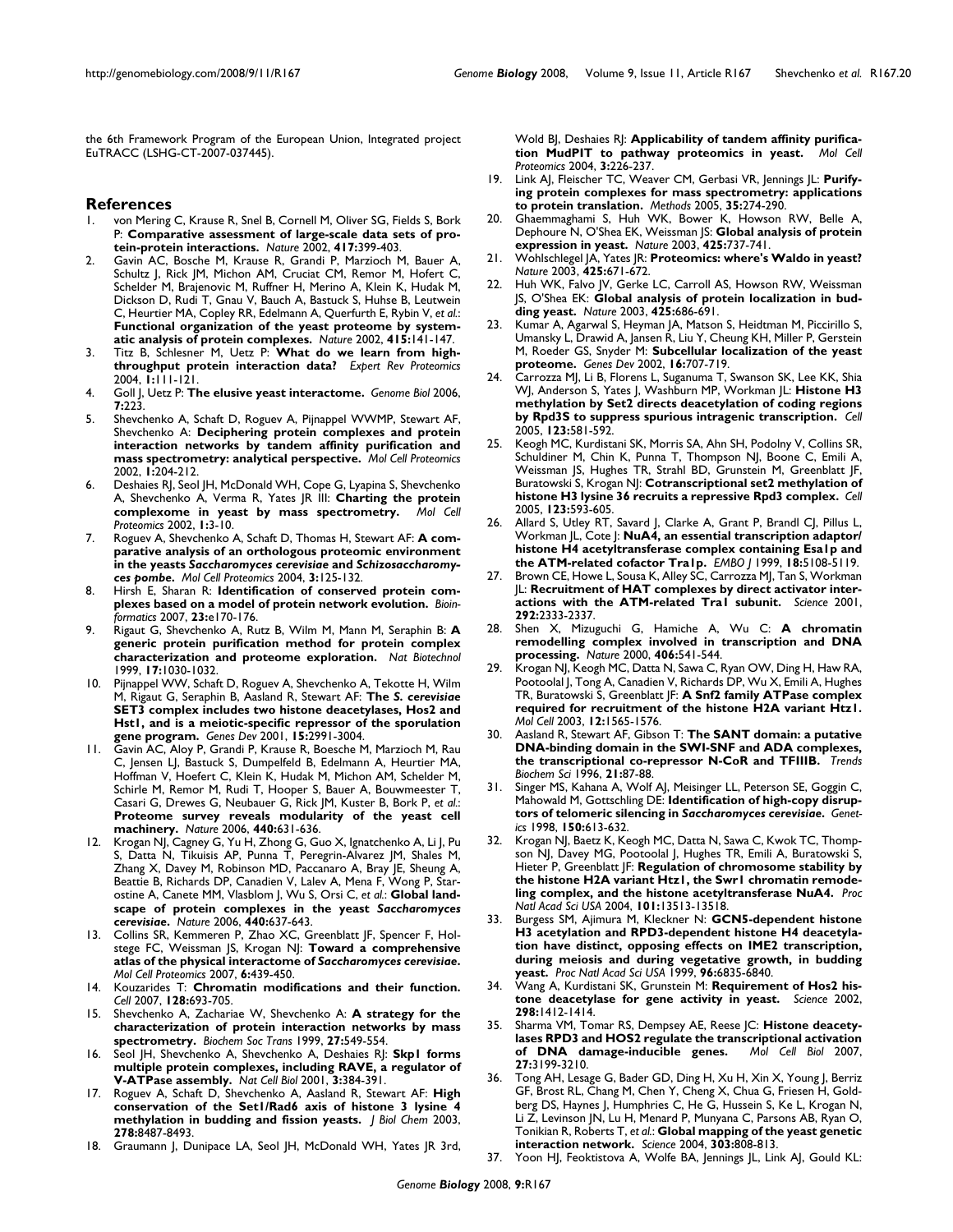**[Proteomics analysis identifies new components of the fission](http://www.ncbi.nlm.nih.gov/entrez/query.fcgi?cmd=Retrieve&db=PubMed&dopt=Abstract&list_uids=12477395) [and budding yeast anaphase-promoting complexes.](http://www.ncbi.nlm.nih.gov/entrez/query.fcgi?cmd=Retrieve&db=PubMed&dopt=Abstract&list_uids=12477395)** *Curr Biol* 2002, **12:**2048-2054.

- 38. Nicolas E, Yamada T, Cam HP, Fitzgerald PC, Kobayashi R, Grewal SI: **[Distinct roles of HDAC complexes in promoter silencing,](http://www.ncbi.nlm.nih.gov/entrez/query.fcgi?cmd=Retrieve&db=PubMed&dopt=Abstract&list_uids=17450151) [antisense suppression and DNA damage protection.](http://www.ncbi.nlm.nih.gov/entrez/query.fcgi?cmd=Retrieve&db=PubMed&dopt=Abstract&list_uids=17450151)** *Nat Struct Mol Biol* 2007, **14:**372-380.
- 39. Minoda A, Saitoh S, Takahashi K, Toda T: **[BAF53/Arp4 homolog](http://www.ncbi.nlm.nih.gov/entrez/query.fcgi?cmd=Retrieve&db=PubMed&dopt=Abstract&list_uids=15483052) [Alp5 in fission yeast is required for histone H4 acetylation,](http://www.ncbi.nlm.nih.gov/entrez/query.fcgi?cmd=Retrieve&db=PubMed&dopt=Abstract&list_uids=15483052) kinetochore-spindle attachment, and gene silencing at [centromere.](http://www.ncbi.nlm.nih.gov/entrez/query.fcgi?cmd=Retrieve&db=PubMed&dopt=Abstract&list_uids=15483052)** *Mol Biol Cell* 2005, **16:**316-327.
- 40. Pandey R, Muller A, Napoli CA, Selinger DA, Pikaard CS, Richards EJ, Bender J, Mount DW, Jorgensen RA: **Analysis of histone acetyltransferase and histone deacetylase families of** *Arabidopsis thaliana* **[suggests functional diversification of chromatin](http://www.ncbi.nlm.nih.gov/entrez/query.fcgi?cmd=Retrieve&db=PubMed&dopt=Abstract&list_uids=12466527) [modification among multicellular eukaryotes.](http://www.ncbi.nlm.nih.gov/entrez/query.fcgi?cmd=Retrieve&db=PubMed&dopt=Abstract&list_uids=12466527)** *Nucleic Acids Res* 2002, **30:**5036-5055.
- 41. Gomez EB, Espinosa JM, Forsburg SL: *Schizosaccharomyces pombe* **[mst2+ encodes a MYST family histone acetyltransferase that](http://www.ncbi.nlm.nih.gov/entrez/query.fcgi?cmd=Retrieve&db=PubMed&dopt=Abstract&list_uids=16199868) [negatively regulates telomere silencing.](http://www.ncbi.nlm.nih.gov/entrez/query.fcgi?cmd=Retrieve&db=PubMed&dopt=Abstract&list_uids=16199868)** *Mol Cell Biol* 2005, **25:**8887-8903.
- 42. Mizuguchi G, Shen X, Landry J, Wu WH, Sen S, Wu C: **[ATP-driven](http://www.ncbi.nlm.nih.gov/entrez/query.fcgi?cmd=Retrieve&db=PubMed&dopt=Abstract&list_uids=14645854) [exchange of histone H2AZ variant catalyzed by SWR1 chro](http://www.ncbi.nlm.nih.gov/entrez/query.fcgi?cmd=Retrieve&db=PubMed&dopt=Abstract&list_uids=14645854)[matin remodeling complex.](http://www.ncbi.nlm.nih.gov/entrez/query.fcgi?cmd=Retrieve&db=PubMed&dopt=Abstract&list_uids=14645854)** *Science* 2004, **303:**343-348.
- 43. Bao Y, Shen X: **[INO80 subfamily of chromatin remodeling](http://www.ncbi.nlm.nih.gov/entrez/query.fcgi?cmd=Retrieve&db=PubMed&dopt=Abstract&list_uids=17316710) [complexes.](http://www.ncbi.nlm.nih.gov/entrez/query.fcgi?cmd=Retrieve&db=PubMed&dopt=Abstract&list_uids=17316710)** *Mutat Res* 2007, **618:**18-29.
- 44. Ahmed S, Palermo C, Wan S, Walworth NC: **[A novel protein with](http://www.ncbi.nlm.nih.gov/entrez/query.fcgi?cmd=Retrieve&db=PubMed&dopt=Abstract&list_uids=15082762) [similarities to Rb binding protein 2 compensates for loss of](http://www.ncbi.nlm.nih.gov/entrez/query.fcgi?cmd=Retrieve&db=PubMed&dopt=Abstract&list_uids=15082762) Chk1 function and affects histone modification in fission [yeast.](http://www.ncbi.nlm.nih.gov/entrez/query.fcgi?cmd=Retrieve&db=PubMed&dopt=Abstract&list_uids=15082762)** *Mol Cell Biol* 2004, **24:**3660-3669.
- Aasland R, Gibson TJ, Stewart AF: [The PHD finger: implications](http://www.ncbi.nlm.nih.gov/entrez/query.fcgi?cmd=Retrieve&db=PubMed&dopt=Abstract&list_uids=7701562) **[for chromatin-mediated transcriptional regulation.](http://www.ncbi.nlm.nih.gov/entrez/query.fcgi?cmd=Retrieve&db=PubMed&dopt=Abstract&list_uids=7701562)** *Trends Biochem Sci* 1995, **20:**56-59.
- 46. Lu PJ, Sundquist K, Baeckstrom D, Poulsom R, Hanby A, Meier-Ewert S, Jones T, Mitchell M, Pitha-Rowe P, Freemont P, Taylor-Papadimitriou J: **[A novel gene \(PLU-1\) containing highly conserved](http://www.ncbi.nlm.nih.gov/entrez/query.fcgi?cmd=Retrieve&db=PubMed&dopt=Abstract&list_uids=10336460) [putative DNA/chromatin binding motifs is specifically up](http://www.ncbi.nlm.nih.gov/entrez/query.fcgi?cmd=Retrieve&db=PubMed&dopt=Abstract&list_uids=10336460)[regulated in breast cancer.](http://www.ncbi.nlm.nih.gov/entrez/query.fcgi?cmd=Retrieve&db=PubMed&dopt=Abstract&list_uids=10336460)** *J Biol Chem* 1999, **274:**15633-15645.
- 47. Clissold PM, Ponting CP: **[JmjC: cupin metalloenzyme-like](http://www.ncbi.nlm.nih.gov/entrez/query.fcgi?cmd=Retrieve&db=PubMed&dopt=Abstract&list_uids=11165500) [domains in jumonji, hairless and phospholipase A2beta.](http://www.ncbi.nlm.nih.gov/entrez/query.fcgi?cmd=Retrieve&db=PubMed&dopt=Abstract&list_uids=11165500)** *Trends Biochem Sci* 2001, **26:**7-9.
- 48. Dul BE, Walworth NC: **[The plant homeodomain fingers of fis](http://www.ncbi.nlm.nih.gov/entrez/query.fcgi?cmd=Retrieve&db=PubMed&dopt=Abstract&list_uids=17456468)[sion yeast Msc1 exhibit E3 ubiquitin ligase activity.](http://www.ncbi.nlm.nih.gov/entrez/query.fcgi?cmd=Retrieve&db=PubMed&dopt=Abstract&list_uids=17456468)** *J Biol Chem* 2007, **282:**18397-18406.
- 49. Klose RJ, Kallin EM, Zhang Y: **[JmjC-domain-containing proteins](http://www.ncbi.nlm.nih.gov/entrez/query.fcgi?cmd=Retrieve&db=PubMed&dopt=Abstract&list_uids=16983801) [and histone demethylation.](http://www.ncbi.nlm.nih.gov/entrez/query.fcgi?cmd=Retrieve&db=PubMed&dopt=Abstract&list_uids=16983801)** *Nat Rev Genet* 2006, **7:**715-727.
- 50. Mitsuzawa H, Ishihama A: **Identification of histone H4-like TAF in** *Schizosaccharomyces pombe* **[as a protein that interacts](http://www.ncbi.nlm.nih.gov/entrez/query.fcgi?cmd=Retrieve&db=PubMed&dopt=Abstract&list_uids=11972332) [with WD repeat-containing TAF.](http://www.ncbi.nlm.nih.gov/entrez/query.fcgi?cmd=Retrieve&db=PubMed&dopt=Abstract&list_uids=11972332)** *Nucleic Acids Res* 2002, **30:**1952-1958.
- 51. Collins SR, Miller KM, Maas NL, Roguev A, Fillingham J, Chu CS, Schuldiner M, Gebbia M, Recht J, Shales M, Ding H, Xu H, Han J, Ingvarsdottir K, Cheng B, Andrews B, Boone C, Berger SL, Hieter P, Zhang Z, Brown GW, Ingles CJ, Emili A, Allis CD, Toczyski DP, Weissman JS, Greenblatt JF, Krogan NJ: **[Functional dissection of](http://www.ncbi.nlm.nih.gov/entrez/query.fcgi?cmd=Retrieve&db=PubMed&dopt=Abstract&list_uids=17314980) [protein complexes involved in yeast chromosome biology](http://www.ncbi.nlm.nih.gov/entrez/query.fcgi?cmd=Retrieve&db=PubMed&dopt=Abstract&list_uids=17314980) [using a genetic interaction map.](http://www.ncbi.nlm.nih.gov/entrez/query.fcgi?cmd=Retrieve&db=PubMed&dopt=Abstract&list_uids=17314980)** *Nature* 2007, **446:**806-810.
- 52. Roguev A, Bandyopadhyay S, Zofall M, Zhang K, Fischer T, Collins SR, Qu H, Shales M, Park HO, Hayles J, Hoe KL, Kim DU, Ideker T, Grewal SI, Weissman JS, Krogan NJ: **[Conservation and rewiring of](http://www.ncbi.nlm.nih.gov/entrez/query.fcgi?cmd=Retrieve&db=PubMed&dopt=Abstract&list_uids=18818364) [functional modules revealed by an epistasis map in fission](http://www.ncbi.nlm.nih.gov/entrez/query.fcgi?cmd=Retrieve&db=PubMed&dopt=Abstract&list_uids=18818364) [yeast.](http://www.ncbi.nlm.nih.gov/entrez/query.fcgi?cmd=Retrieve&db=PubMed&dopt=Abstract&list_uids=18818364)** *Science* 2008, **322:**405-410.
- 53. Roguev A, Wiren M, Weissman JS, Krogan NJ: **High-throughput genetic interaction mapping in the fission yeast** *Schizosaccharomyces pombe***[.](http://www.ncbi.nlm.nih.gov/entrez/query.fcgi?cmd=Retrieve&db=PubMed&dopt=Abstract&list_uids=17893680)** *Nat Methods* 2007, **4:**861-866.
- 54. Hudson BP, Martinez-Yamout MA, Dyson HJ, Wright PE: **[Solution](http://www.ncbi.nlm.nih.gov/entrez/query.fcgi?cmd=Retrieve&db=PubMed&dopt=Abstract&list_uids=11090279) [structure and acetyl-lysine binding activity of the GCN5](http://www.ncbi.nlm.nih.gov/entrez/query.fcgi?cmd=Retrieve&db=PubMed&dopt=Abstract&list_uids=11090279) [bromodomain.](http://www.ncbi.nlm.nih.gov/entrez/query.fcgi?cmd=Retrieve&db=PubMed&dopt=Abstract&list_uids=11090279)** *J Mol Biol* 2000, **304:**355-370.
- 55. Nielsen PR, Nietlispach D, Mott HR, Callaghan J, Bannister A, Kouzarides T, Murzin AG, Murzina NV, Laue ED: **[Structure of the](http://www.ncbi.nlm.nih.gov/entrez/query.fcgi?cmd=Retrieve&db=PubMed&dopt=Abstract&list_uids=11882902) [HP1 chromodomain bound to histone H3 methylated at](http://www.ncbi.nlm.nih.gov/entrez/query.fcgi?cmd=Retrieve&db=PubMed&dopt=Abstract&list_uids=11882902) [lysine 9.](http://www.ncbi.nlm.nih.gov/entrez/query.fcgi?cmd=Retrieve&db=PubMed&dopt=Abstract&list_uids=11882902)** *Nature* 2002, **416:**103-107.
- Pena PV, Davrazou F, Shi X, Walter KL, Verkhusha VV, Gozani O, Zhao R, Kutateladze TG: **[Molecular mechanism of histone](http://www.ncbi.nlm.nih.gov/entrez/query.fcgi?cmd=Retrieve&db=PubMed&dopt=Abstract&list_uids=16728977) [H3K4me3 recognition by plant homeodomain of ING2.](http://www.ncbi.nlm.nih.gov/entrez/query.fcgi?cmd=Retrieve&db=PubMed&dopt=Abstract&list_uids=16728977)** *Nature* 2006, **442:**100-103.
- 57. Wysocka J, Swigut T, Xiao H, Milne TA, Kwon SY, Landry J, Kauer M, Tackett AJ, Chait BT, Badenhorst P, Wu C, Allis CD: **[A PHD finger](http://www.ncbi.nlm.nih.gov/entrez/query.fcgi?cmd=Retrieve&db=PubMed&dopt=Abstract&list_uids=16728976)**

**[of NURF couples histone H3 lysine 4 trimethylation with](http://www.ncbi.nlm.nih.gov/entrez/query.fcgi?cmd=Retrieve&db=PubMed&dopt=Abstract&list_uids=16728976) [chromatin remodelling.](http://www.ncbi.nlm.nih.gov/entrez/query.fcgi?cmd=Retrieve&db=PubMed&dopt=Abstract&list_uids=16728976)** *Nature* 2006, **442:**86-90.

- 58. Shi X, Kachirskaia I, Walter KL, Kuo JH, Lake A, Davrazou F, Chan SM, Martin DG, Fingerman IM, Briggs SD, Howe L, Utz PJ, Kutateladze TG, Lugovskoy AA, Bedford MT, Gozani O: **Proteome-wide analysis in** *Saccharomyces cerevisiae* **[identifies several PHD](http://www.ncbi.nlm.nih.gov/entrez/query.fcgi?cmd=Retrieve&db=PubMed&dopt=Abstract&list_uids=17142463) [fingers as novel direct and selective binding modules of his](http://www.ncbi.nlm.nih.gov/entrez/query.fcgi?cmd=Retrieve&db=PubMed&dopt=Abstract&list_uids=17142463)[tone H3 methylated at either lysine 4 or lysine 36.](http://www.ncbi.nlm.nih.gov/entrez/query.fcgi?cmd=Retrieve&db=PubMed&dopt=Abstract&list_uids=17142463)** *J Biol Chem* 2007, **282:**2450-2455.
- 59. van Attikum H, Fritsch O, Gasser SM: **[Distinct roles for SWR1](http://www.ncbi.nlm.nih.gov/entrez/query.fcgi?cmd=Retrieve&db=PubMed&dopt=Abstract&list_uids=17762868) [and INO80 chromatin remodeling complexes at chromo](http://www.ncbi.nlm.nih.gov/entrez/query.fcgi?cmd=Retrieve&db=PubMed&dopt=Abstract&list_uids=17762868)[somal double-strand breaks.](http://www.ncbi.nlm.nih.gov/entrez/query.fcgi?cmd=Retrieve&db=PubMed&dopt=Abstract&list_uids=17762868)** *EMBO J* 2007, **26:**4113-4125.
- 60. Joshi AA, Struhl K: **[Eaf3 chromodomain interaction with meth](http://www.ncbi.nlm.nih.gov/entrez/query.fcgi?cmd=Retrieve&db=PubMed&dopt=Abstract&list_uids=16364921)[ylated H3-K36 links histone deacetylation to Pol II](http://www.ncbi.nlm.nih.gov/entrez/query.fcgi?cmd=Retrieve&db=PubMed&dopt=Abstract&list_uids=16364921) [elongation.](http://www.ncbi.nlm.nih.gov/entrez/query.fcgi?cmd=Retrieve&db=PubMed&dopt=Abstract&list_uids=16364921)** *Mol Cell* 2005, **20:**971-978.
- 61. Saleh A, Schieltz D, Ting N, McMahon SB, Litchfield DW, Yates JR 3rd, Lees-Miller SP, Cole MD, Brandl CJ: **[Tra1p is a component of the](http://www.ncbi.nlm.nih.gov/entrez/query.fcgi?cmd=Retrieve&db=PubMed&dopt=Abstract&list_uids=9756893) [yeast Ada.Spt transcriptional regulatory complexes.](http://www.ncbi.nlm.nih.gov/entrez/query.fcgi?cmd=Retrieve&db=PubMed&dopt=Abstract&list_uids=9756893)** *J Biol Chem* 1998, **273:**26559-26565.
- 62. Wapinski I, Pfeffer A, Friedman N, Regev A: **[Natural history and](http://www.ncbi.nlm.nih.gov/entrez/query.fcgi?cmd=Retrieve&db=PubMed&dopt=Abstract&list_uids=17805289) [evolutionary principles of gene duplication in fungi.](http://www.ncbi.nlm.nih.gov/entrez/query.fcgi?cmd=Retrieve&db=PubMed&dopt=Abstract&list_uids=17805289)** *Nature* 2007, **449:**54-61.
- 63. Arevalo-Rodriguez M, Heitman J: **Cyclophilin A is localized to the nucleus and controls meiosis in** *Saccharomyces cerevisiae***[.](http://www.ncbi.nlm.nih.gov/entrez/query.fcgi?cmd=Retrieve&db=PubMed&dopt=Abstract&list_uids=15643056)** *Eukaryot Cell* 2005, **4:**17-29.
- 64. Mata J, Lyne R, Burns G, Bahler J: **[The transcriptional program of](http://www.ncbi.nlm.nih.gov/entrez/query.fcgi?cmd=Retrieve&db=PubMed&dopt=Abstract&list_uids=12161753) [meiosis and sporulation in fission yeast.](http://www.ncbi.nlm.nih.gov/entrez/query.fcgi?cmd=Retrieve&db=PubMed&dopt=Abstract&list_uids=12161753)** *Nat Genet* 2002, **32:**143-147.
- 65. Lim CS, Mian IS, Dernburg AF, Campisi J: *C. elegans* **[clk-2, a gene](http://www.ncbi.nlm.nih.gov/entrez/query.fcgi?cmd=Retrieve&db=PubMed&dopt=Abstract&list_uids=11696330) [that limits life span, encodes a telomere length regulator](http://www.ncbi.nlm.nih.gov/entrez/query.fcgi?cmd=Retrieve&db=PubMed&dopt=Abstract&list_uids=11696330) [similar to yeast telomere binding protein Tel2p.](http://www.ncbi.nlm.nih.gov/entrez/query.fcgi?cmd=Retrieve&db=PubMed&dopt=Abstract&list_uids=11696330)** *Curr Biol* 2001, **11:**1706-1710.
- 66. Jiang N, Benard CY, Kebir H, Shoubridge EA, Hekimi S: **[Human](http://www.ncbi.nlm.nih.gov/entrez/query.fcgi?cmd=Retrieve&db=PubMed&dopt=Abstract&list_uids=12670948) [CLK2 links cell cycle progression, apoptosis, and telomere](http://www.ncbi.nlm.nih.gov/entrez/query.fcgi?cmd=Retrieve&db=PubMed&dopt=Abstract&list_uids=12670948) [length regulation.](http://www.ncbi.nlm.nih.gov/entrez/query.fcgi?cmd=Retrieve&db=PubMed&dopt=Abstract&list_uids=12670948)** *J Biol Chem* 2003, **278:**21678-21684.
- 67. Kota RS, Runge KW: **[The yeast telomere length regulator](http://www.ncbi.nlm.nih.gov/entrez/query.fcgi?cmd=Retrieve&db=PubMed&dopt=Abstract&list_uids=9490802) [TEL2 encodes a protein that binds to telomeric DNA.](http://www.ncbi.nlm.nih.gov/entrez/query.fcgi?cmd=Retrieve&db=PubMed&dopt=Abstract&list_uids=9490802)** *Nucleic Acids Res* 1998, **26:**1528-1535.
- 68. Runge KW, Zakian VA: **TEL2, an essential gene required for telomere length regulation and telomere position effect in** *Saccharomyces cerevisiae***[.](http://www.ncbi.nlm.nih.gov/entrez/query.fcgi?cmd=Retrieve&db=PubMed&dopt=Abstract&list_uids=8649421)** *Mol Cell Biol* 1996, **16:**3094-3105.
- 69. Hayashi T, Hatanaka M, Nagao K, Nakaseko Y, Kanoh J, Kokubu A, Ebe M, Yanagida M: **Rapamycin sensitivity of the** *Schizosaccharomyces pombe* **[tor2 mutant and organization of two highly](http://www.ncbi.nlm.nih.gov/entrez/query.fcgi?cmd=Retrieve&db=PubMed&dopt=Abstract&list_uids=18076573) [phosphorylated TOR complexes by specific and common](http://www.ncbi.nlm.nih.gov/entrez/query.fcgi?cmd=Retrieve&db=PubMed&dopt=Abstract&list_uids=18076573) [subunits.](http://www.ncbi.nlm.nih.gov/entrez/query.fcgi?cmd=Retrieve&db=PubMed&dopt=Abstract&list_uids=18076573)** *Genes Cells* 2007, **12:**1357-1370.
- 70. Lee KK, Prochasson P, Florens L, Swanson SK, Washburn MP, Workman JL: **Proteomic analysis of chromatin-modifying complexes in** *Saccharomyces cerevisiae* **[identifies novel subunits.](http://www.ncbi.nlm.nih.gov/entrez/query.fcgi?cmd=Retrieve&db=PubMed&dopt=Abstract&list_uids=15506919)** *Biochem Soc Trans* 2004, **32:**899-903.
- 71. Cairns BR, Erdjument-Bromage H, Tempst P, Winston F, Kornberg RD: **[Two actin-related proteins are shared functional compo](http://www.ncbi.nlm.nih.gov/entrez/query.fcgi?cmd=Retrieve&db=PubMed&dopt=Abstract&list_uids=9844636)[nents of the chromatin-remodeling complexes RSC and](http://www.ncbi.nlm.nih.gov/entrez/query.fcgi?cmd=Retrieve&db=PubMed&dopt=Abstract&list_uids=9844636) [SWI/SNF.](http://www.ncbi.nlm.nih.gov/entrez/query.fcgi?cmd=Retrieve&db=PubMed&dopt=Abstract&list_uids=9844636)** *Mol Cell* 1998, **2:**639-651.
- 72. Monahan BJ, Villen J, Marguerat S, Bahler J, Gygi SP, Winston F: **[Fis](http://www.ncbi.nlm.nih.gov/entrez/query.fcgi?cmd=Retrieve&db=PubMed&dopt=Abstract&list_uids=18622392)[sion yeast SWI/SNF and RSC complexes show composi](http://www.ncbi.nlm.nih.gov/entrez/query.fcgi?cmd=Retrieve&db=PubMed&dopt=Abstract&list_uids=18622392)[tional and functional differences from budding yeast.](http://www.ncbi.nlm.nih.gov/entrez/query.fcgi?cmd=Retrieve&db=PubMed&dopt=Abstract&list_uids=18622392)** *Nat Struct Mol Biol* 2008, **15:**873-880.
- 73. Wilson B, Erdjument-Bromage H, Tempst P, Cairns BR: **[The RSC](http://www.ncbi.nlm.nih.gov/entrez/query.fcgi?cmd=Retrieve&db=PubMed&dopt=Abstract&list_uids=16204215) [chromatin remodeling complex bears an essential fungal](http://www.ncbi.nlm.nih.gov/entrez/query.fcgi?cmd=Retrieve&db=PubMed&dopt=Abstract&list_uids=16204215)[specific protein module with broad functional roles.](http://www.ncbi.nlm.nih.gov/entrez/query.fcgi?cmd=Retrieve&db=PubMed&dopt=Abstract&list_uids=16204215)** *Genetics* 2006, **172:**795-809.
- 74. Shou W, Azzam R, Chen SL, Huddleston MJ, Baskerville C, Charbonneau H, Annan RS, Carr SA, Deshaies RJ: **[Cdc5 influences phos](http://www.ncbi.nlm.nih.gov/entrez/query.fcgi?cmd=Retrieve&db=PubMed&dopt=Abstract&list_uids=11960554)[phorylation of Net1 and disassembly of the RENT complex.](http://www.ncbi.nlm.nih.gov/entrez/query.fcgi?cmd=Retrieve&db=PubMed&dopt=Abstract&list_uids=11960554)** *BMC Mol Biol* 2002, **3:**3.
- 75. Shou W, Seol JH, Shevchenko A, Baskerville C, Moazed D, Chen ZW, Jang J, Charbonneau H, Deshaies RJ: **[Exit from mitosis is triggered](http://www.ncbi.nlm.nih.gov/entrez/query.fcgi?cmd=Retrieve&db=PubMed&dopt=Abstract&list_uids=10219244) [by Tem1-dependent release of the protein phosphatase](http://www.ncbi.nlm.nih.gov/entrez/query.fcgi?cmd=Retrieve&db=PubMed&dopt=Abstract&list_uids=10219244) [Cdc14 from nucleolar RENT complex.](http://www.ncbi.nlm.nih.gov/entrez/query.fcgi?cmd=Retrieve&db=PubMed&dopt=Abstract&list_uids=10219244)** *Cell* 1999, **97:**233-244.
- 76. Loewith R, Jacinto E, Wullschleger S, Lorberg A, Crespo JL, Bonenfant D, Oppliger W, Jenoe P, Hall MN: **[Two TOR complexes, only one](http://www.ncbi.nlm.nih.gov/entrez/query.fcgi?cmd=Retrieve&db=PubMed&dopt=Abstract&list_uids=12408816) [of which is rapamycin sensitive, have distinct roles in cell](http://www.ncbi.nlm.nih.gov/entrez/query.fcgi?cmd=Retrieve&db=PubMed&dopt=Abstract&list_uids=12408816) [growth control.](http://www.ncbi.nlm.nih.gov/entrez/query.fcgi?cmd=Retrieve&db=PubMed&dopt=Abstract&list_uids=12408816)** *Mol Cell* 2002, **10:**457-468.
- 77. Davey MJ, Indiani C, O'Donnell M: **[Reconstitution of the Mcm2-](http://www.ncbi.nlm.nih.gov/entrez/query.fcgi?cmd=Retrieve&db=PubMed&dopt=Abstract&list_uids=12480933) [7p heterohexamer, subunit arrangement, and ATP site](http://www.ncbi.nlm.nih.gov/entrez/query.fcgi?cmd=Retrieve&db=PubMed&dopt=Abstract&list_uids=12480933) [architecture.](http://www.ncbi.nlm.nih.gov/entrez/query.fcgi?cmd=Retrieve&db=PubMed&dopt=Abstract&list_uids=12480933)** *J Biol Chem* 2003, **278:**4491-4499.
- 78. Liu HY, Badarinarayana V, Audino DC, Rappsilber J, Mann M, Denis